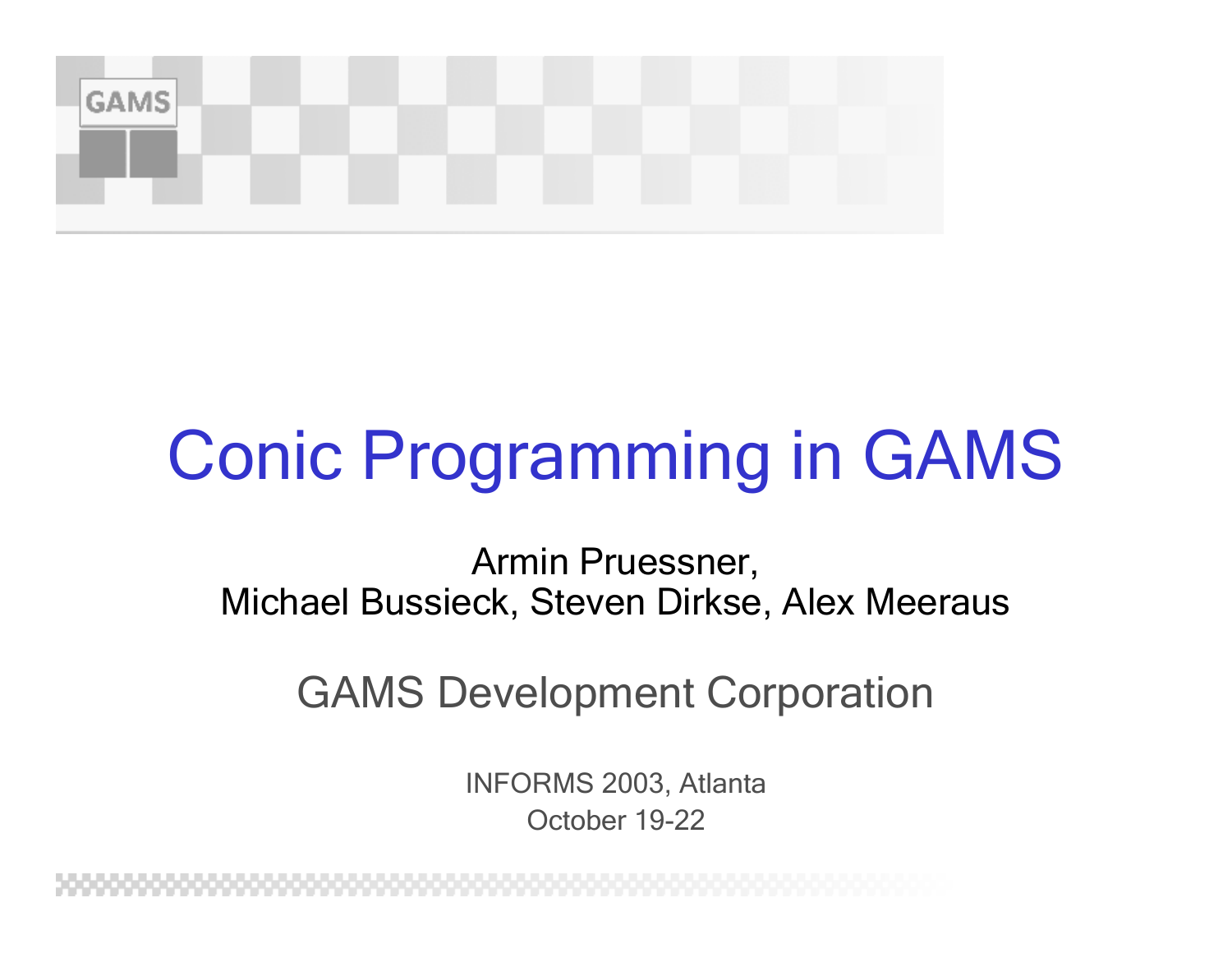

### Direction

- •• What this talk *is* about
	- Overview: the class of conic programs
	- Conic constraints and examples using GAMS
	- –Solvers in GAMS and numerical results
	- –CONE World - a forum for conic programming
- •What this talk *is not* about:
	- –Conic programming algorithms
	- –Detailed applications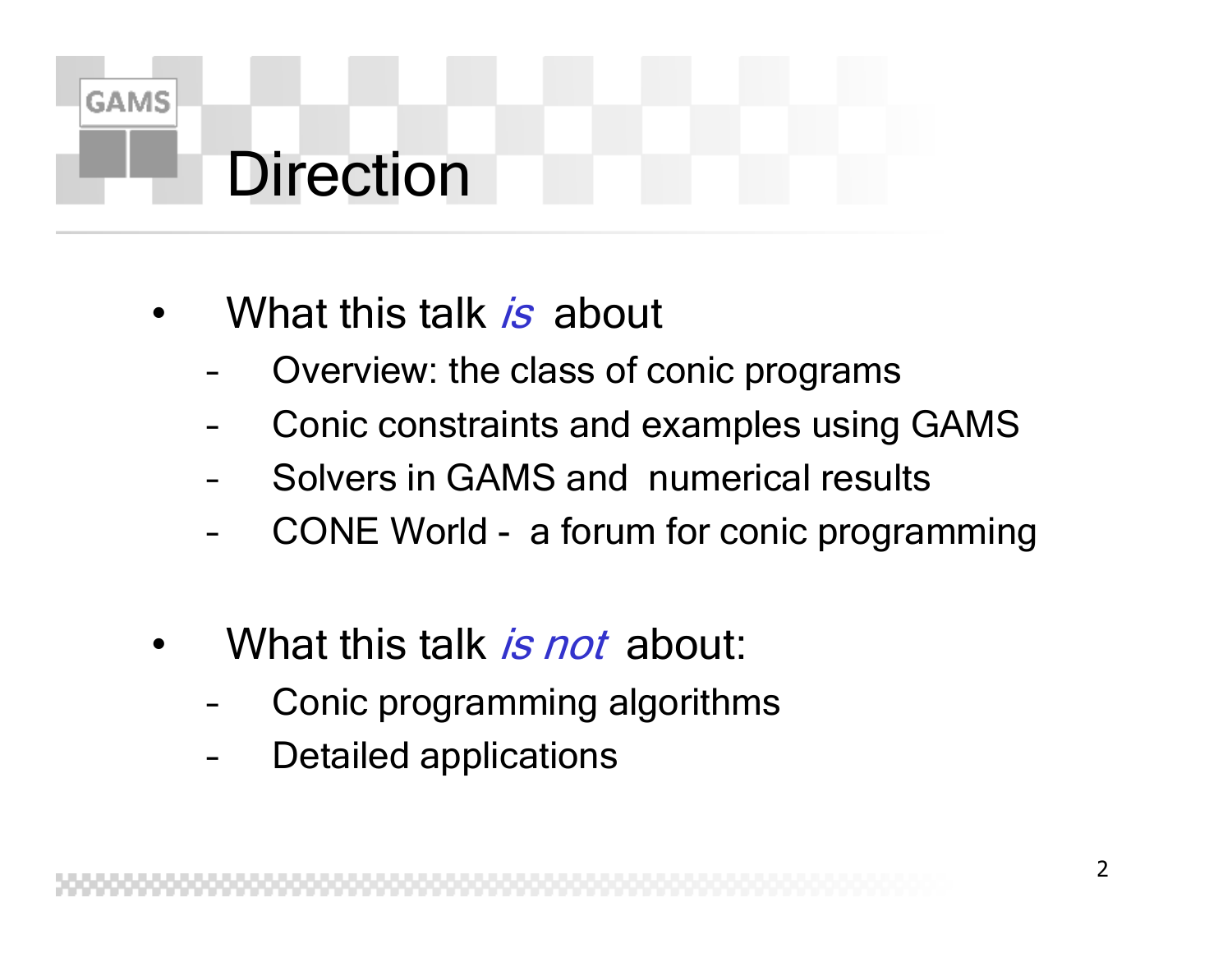

### **Overview**

What are conic programs?

- Generalized linear programs with the addition of nonlinear convex cones
- Class includes, for example,
	- Linear program (LP)
	- (Convex) Quadratic program (QP)
	- (Convex) Quadratically constrained QP (QCQP)
- •Recently much activity in this area!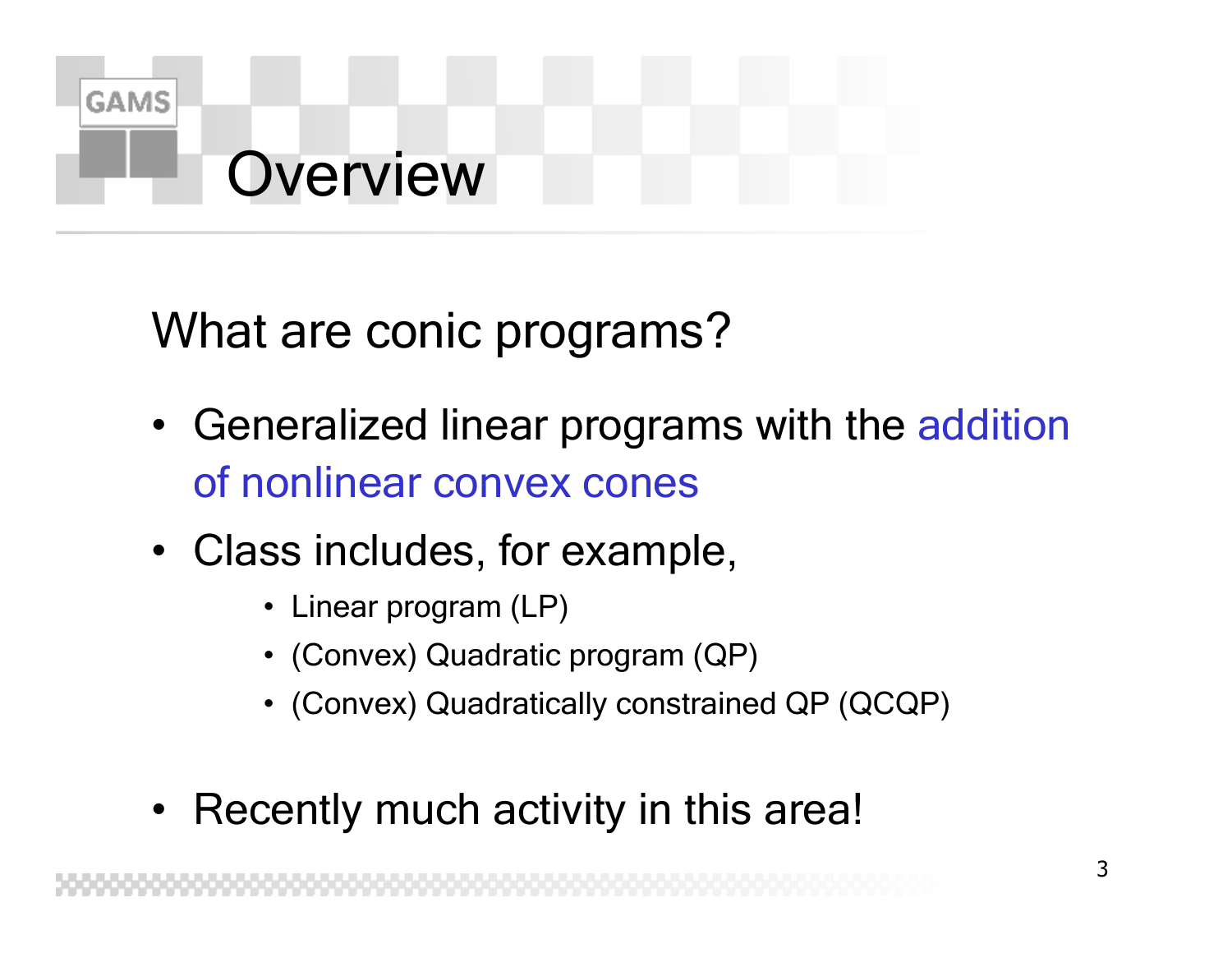

## Areas and Applications

### Conic programming used for:

- Engineering
	- Truss topology design
	- FIR filter design
- Finance
	- Portfolio optimization
- Stati stics and Numerical Linear Algebra
	- Robust linear programming
	- Norm minimization problems

7th DIMACS Implementation Challenge on SDP and Second Order Cone Programming (SOCP)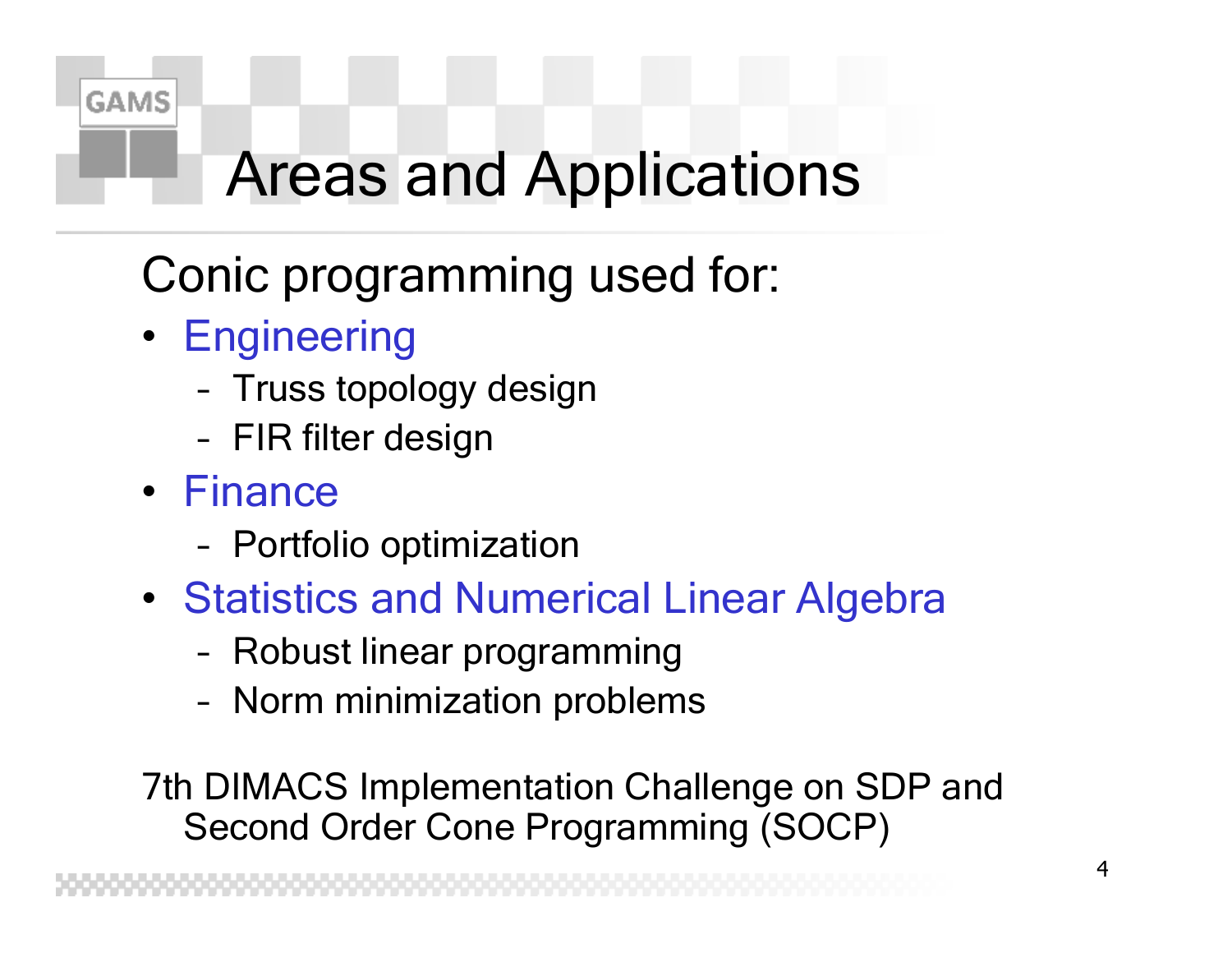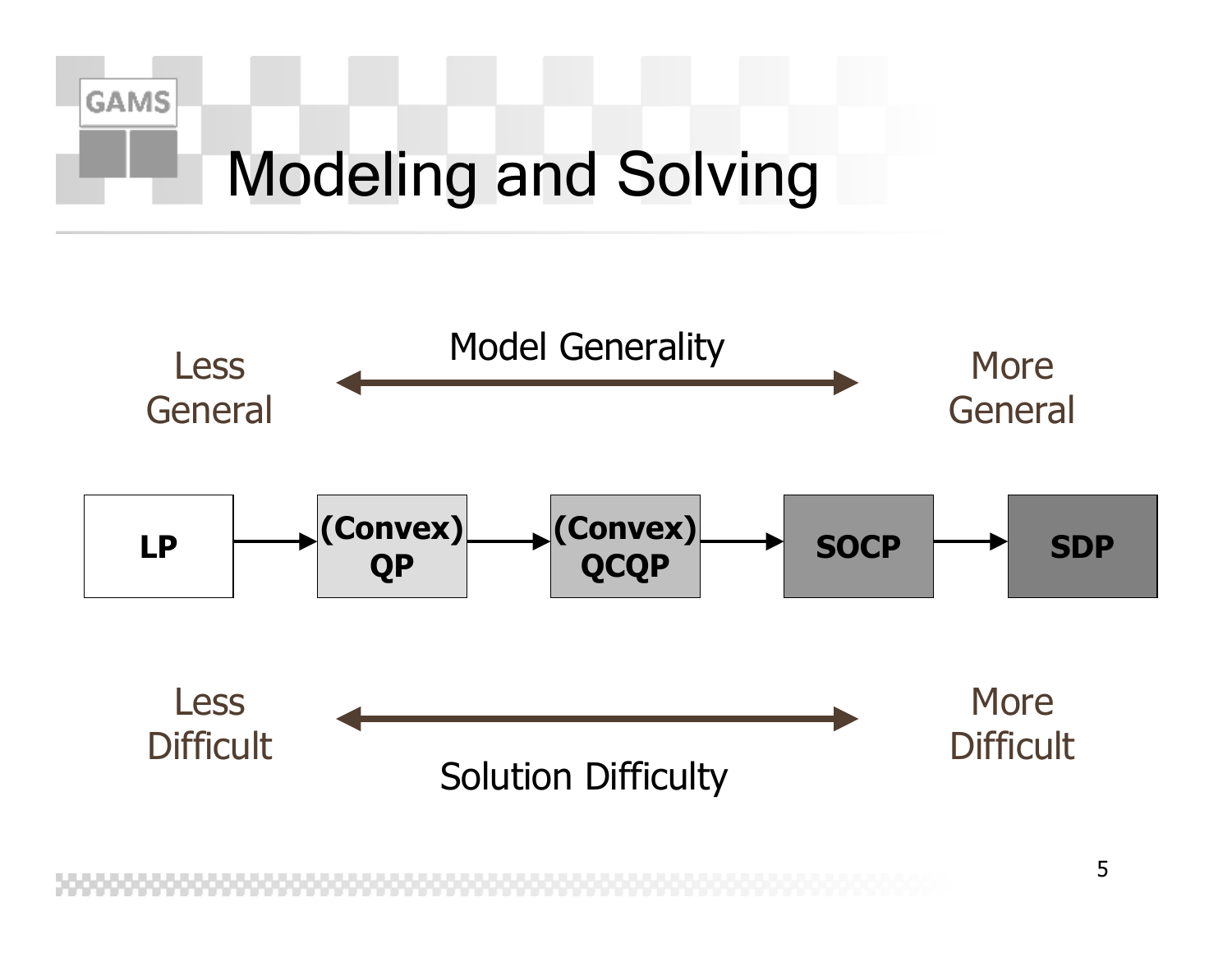

## **Cone Programs**

• General form of conic program

min 
$$
f^T x
$$
  
s.t.  $Ax \leq b$   
 $x \in C, \quad x \in [l^x, u^x]$ 

where  $C$  is a second order cone (dim=k):

$$
C_k = \left\{ \begin{bmatrix} x_{1:(k-1)} \\ x_k \end{bmatrix} : \; \left\| x_{1:(k-1)} \right\|_2 \le x_k \right\}
$$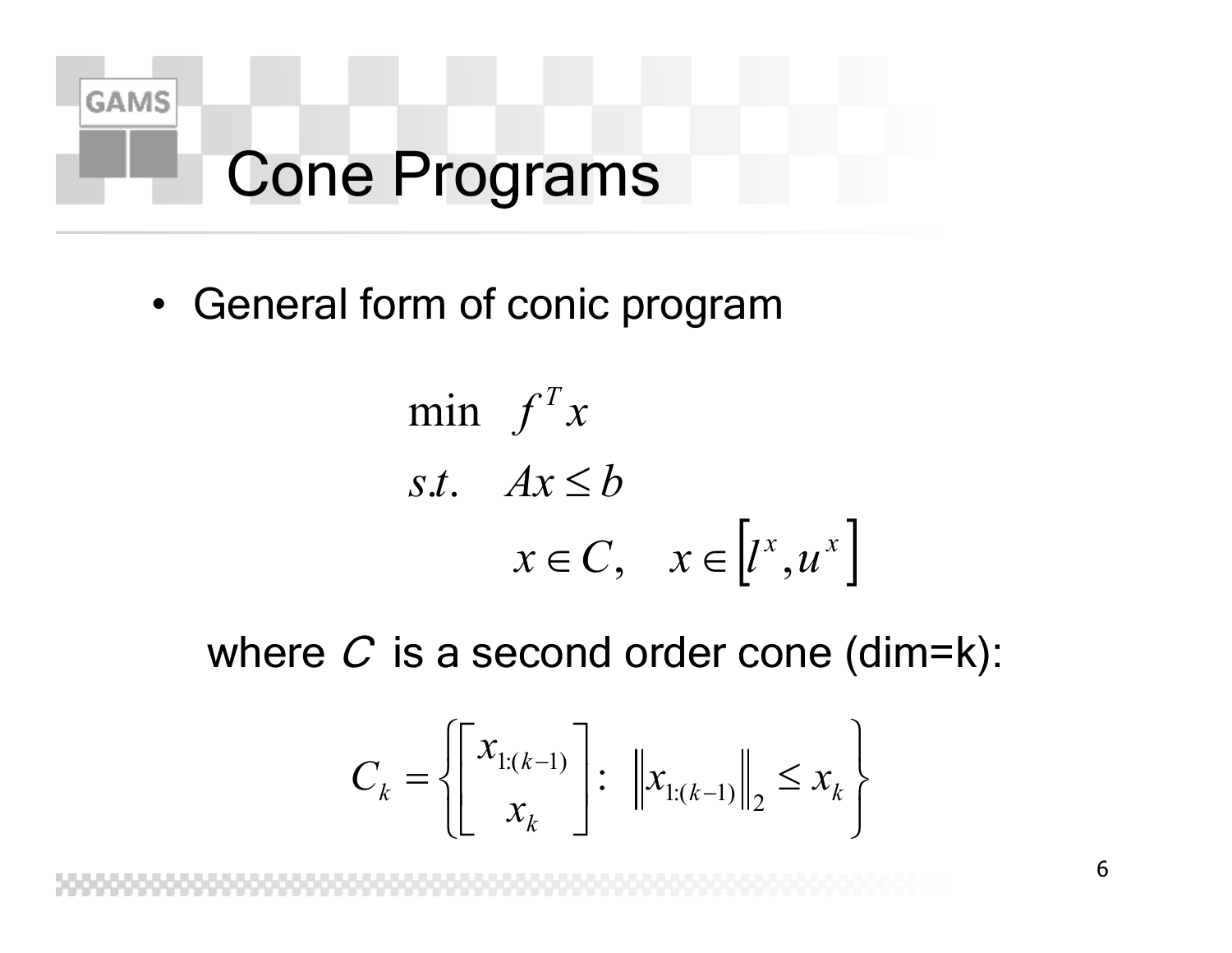

## Example (quadratic cone)

### Quadractic cone  $C$  sometimes also called Lorentz cone (or ice cream cone)



Trivial Quadratic Cone:

$$
z \ge \sqrt{x^2 + y^2}
$$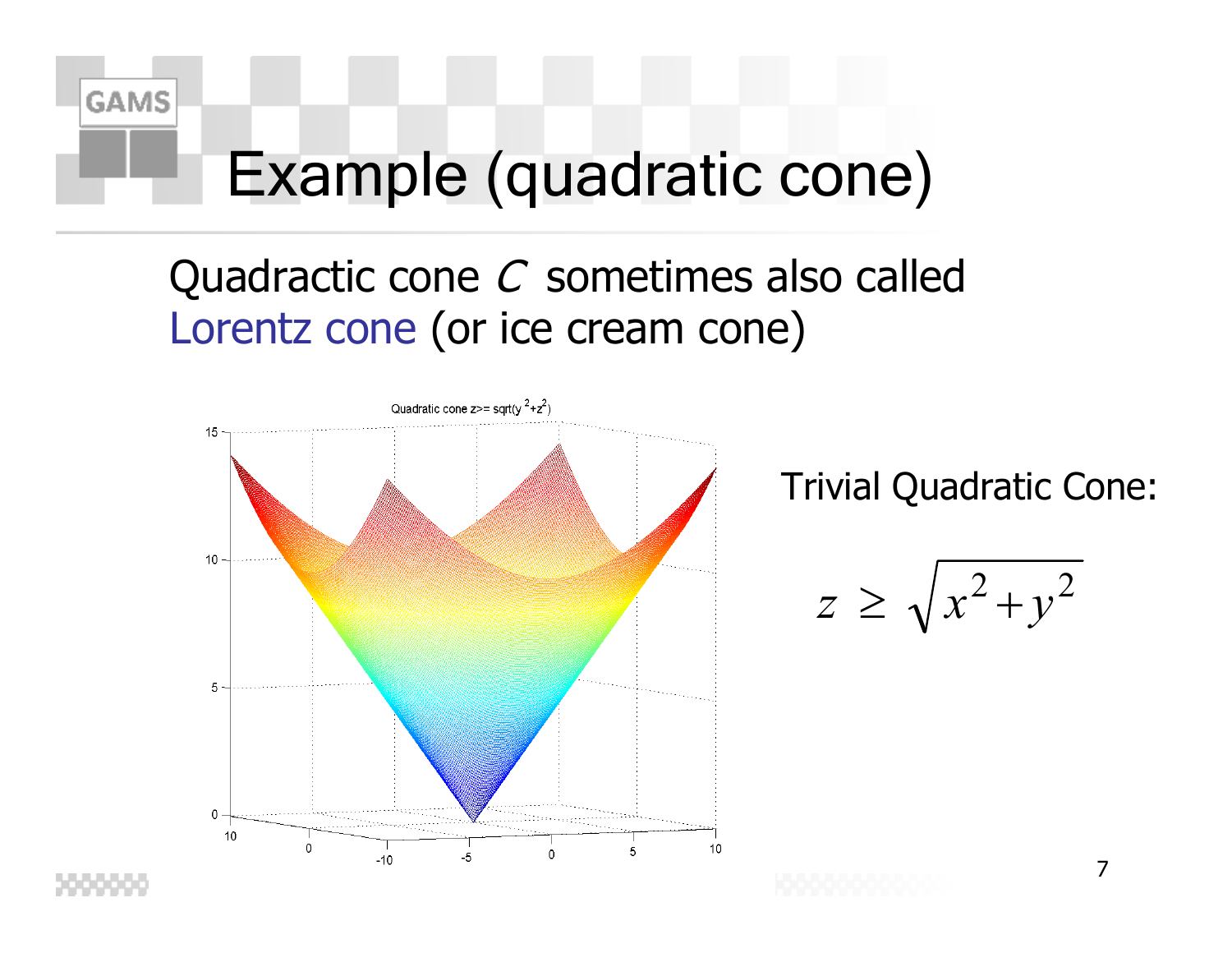

*T*

min  $f'x$ 

# Second Order Cone Programs

 $+ d_i \| \leq a_i^T x + b_i^-, \qquad i =$ *T*  $\int_{0}^{t} |C_i x + d_i| \leq a_i^T x + b_i, \qquad i = 1,..., N$ 

 $\in \mathbb{R}^n$   $f, a_i \in \mathbb{R}^n$   $C_i \in \mathbb{R}^{(\kappa_i-1)\times n}$   $d_i \in \mathbb{R}^{\kappa_i-1}$   $b_i \in \mathbb{R}$  $-1 \times n$   $\boldsymbol{\mathcal{J}}$   $\boldsymbol{\Omega}$   $\boldsymbol{k}_i$  – *ik i* $k_i-1 \times n$ *in i* $x \in \Re^n$   $f, a_i \in \Re^n$   $C_i \in \Re^{(\kappa_i - 1) \times n}$   $d_i \in \Re^{\kappa_i - 1}$  b  $(k_i-1)\times n$  *d*  $\in \Omega$   $k_i-1$ ,

Equivalent to conic program

- Linear constraints: cone dimension k=1
- Cone constraints: change of variables (vector)  $y = C_i x + d_i$ ,  $z = a_i^T x + b_i$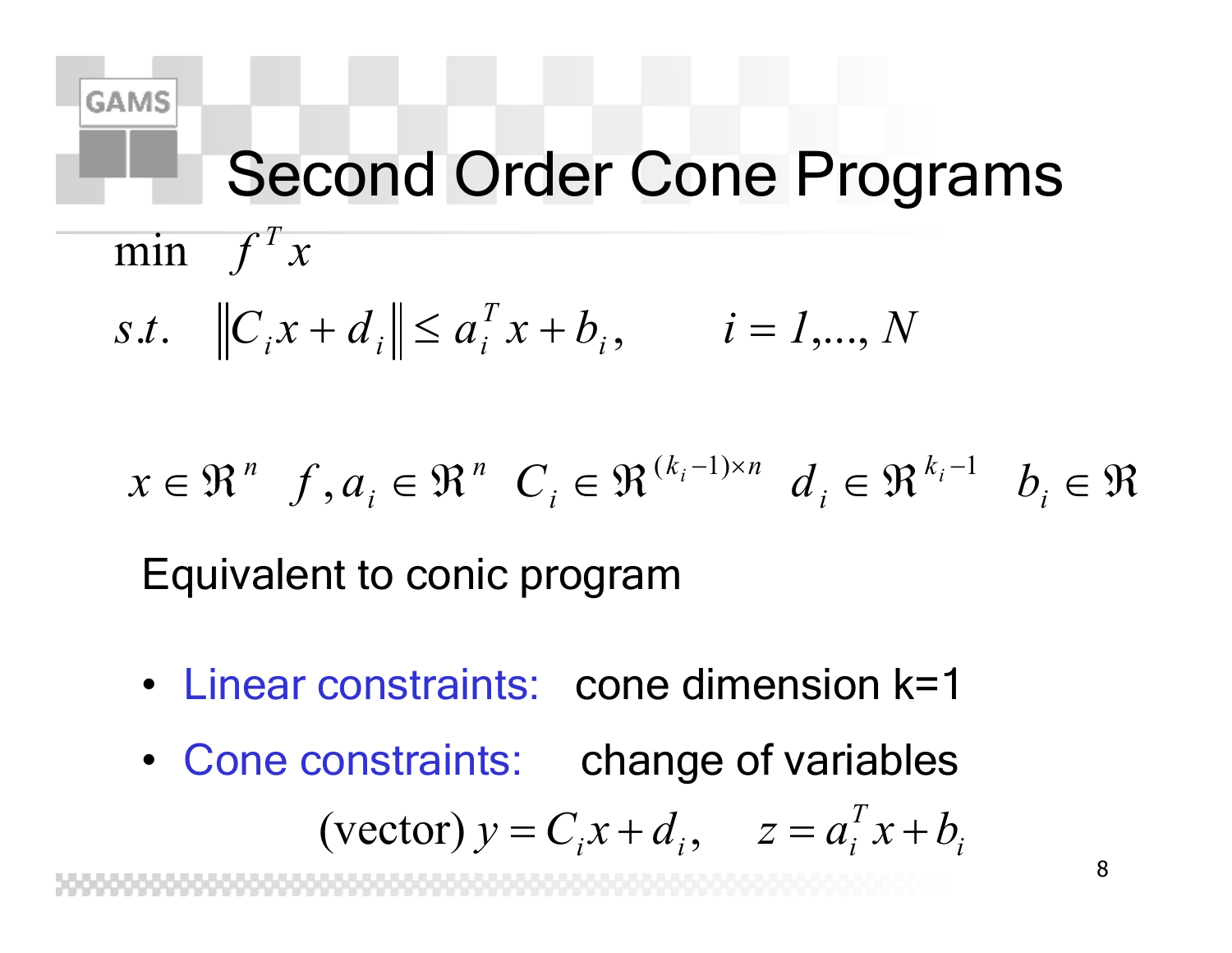

# Types of Cones

•Quadratic Cone

$$
x_i \ge \sqrt{\sum_{j \ne i} x_i^2}
$$

•Rotated Quadratic Cone

$$
2x_i x_j \ge \sum_{k \ne i, k \ne j} x_k^2
$$

Sometimes preferable for modeling quadratic inequalities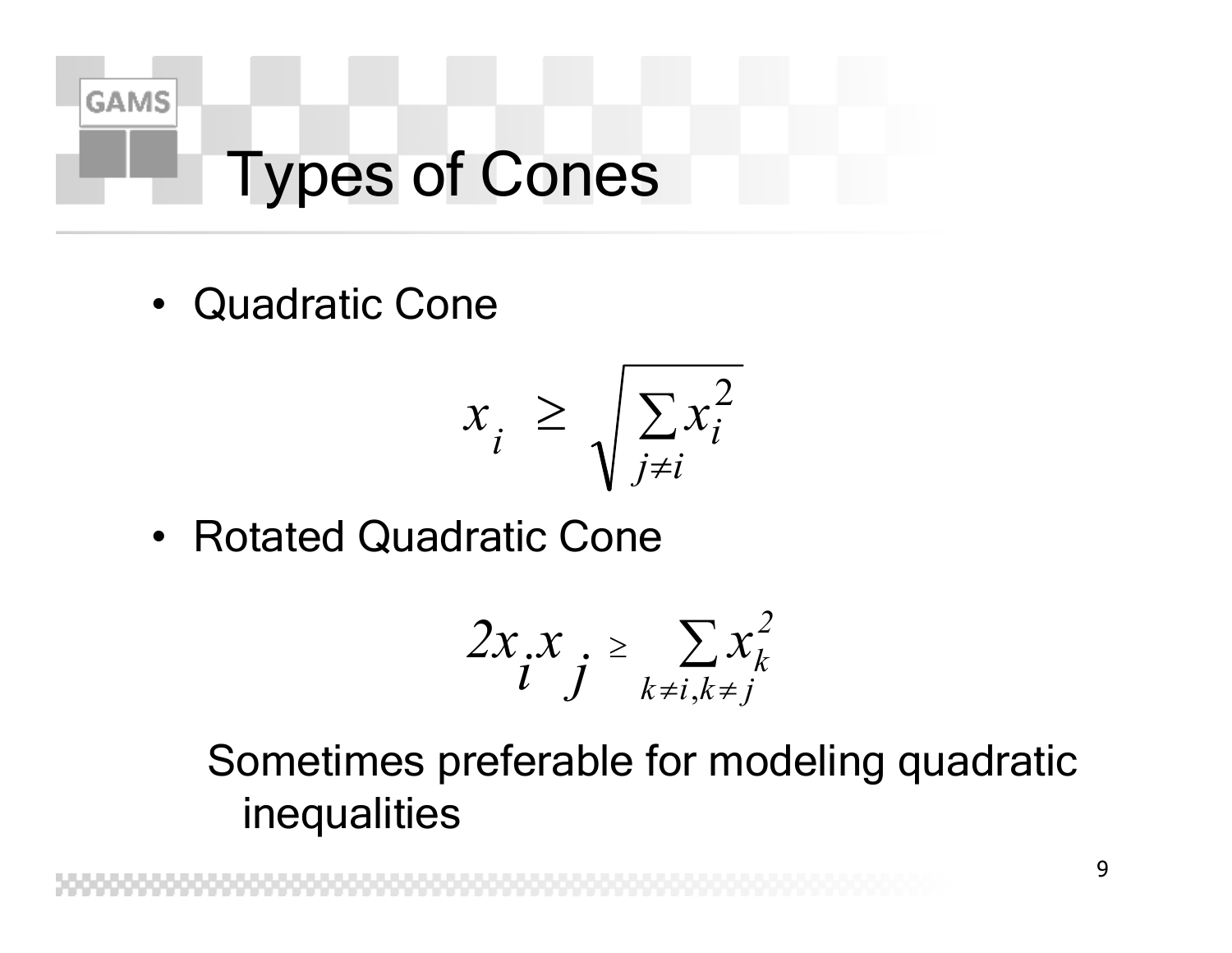

## **Rotated Quadratic Cone**

• Show equivalence to quadratic cone:

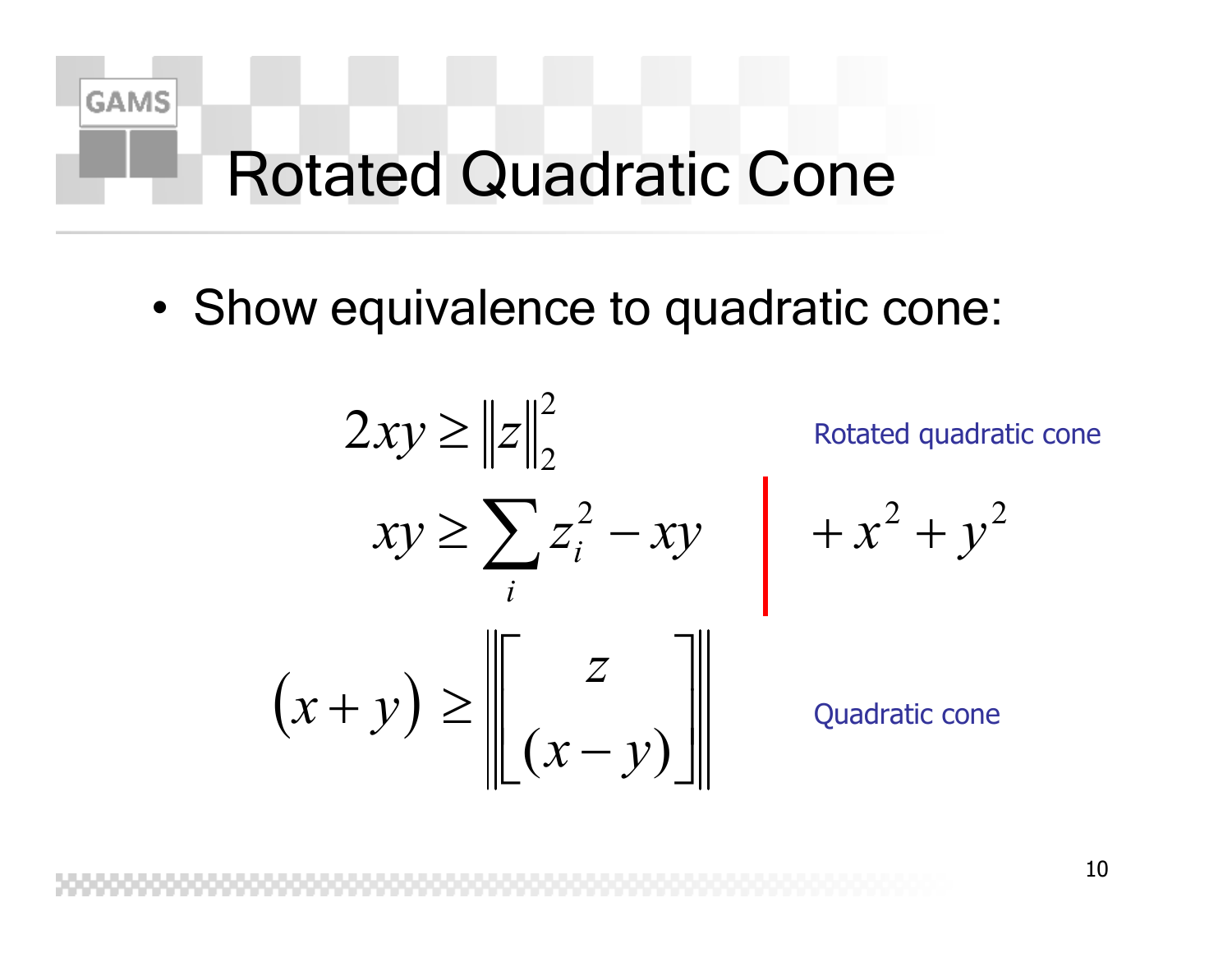

# General Transformation

- If  $x \in C^r \Leftrightarrow Ax \in C^q$  where
- ••  $C<sup>r</sup>$  rotated quadratic cone
- ••  $C$ <sup> $q$ </sup> quadratic cone

$$
\mathbf{A} = \begin{bmatrix} \frac{1}{\sqrt{2}} & \frac{1}{\sqrt{2}} & 0 & \cdots & 0 \\ \frac{1}{\sqrt{2}} & -\frac{1}{\sqrt{2}} & 0 & \cdots & 0 \\ 0 & 0 & 1 & 0 \\ \vdots & \vdots & \vdots & \ddots & \vdots \\ 0 & 0 & 0 & \cdots & 1 \end{bmatrix}
$$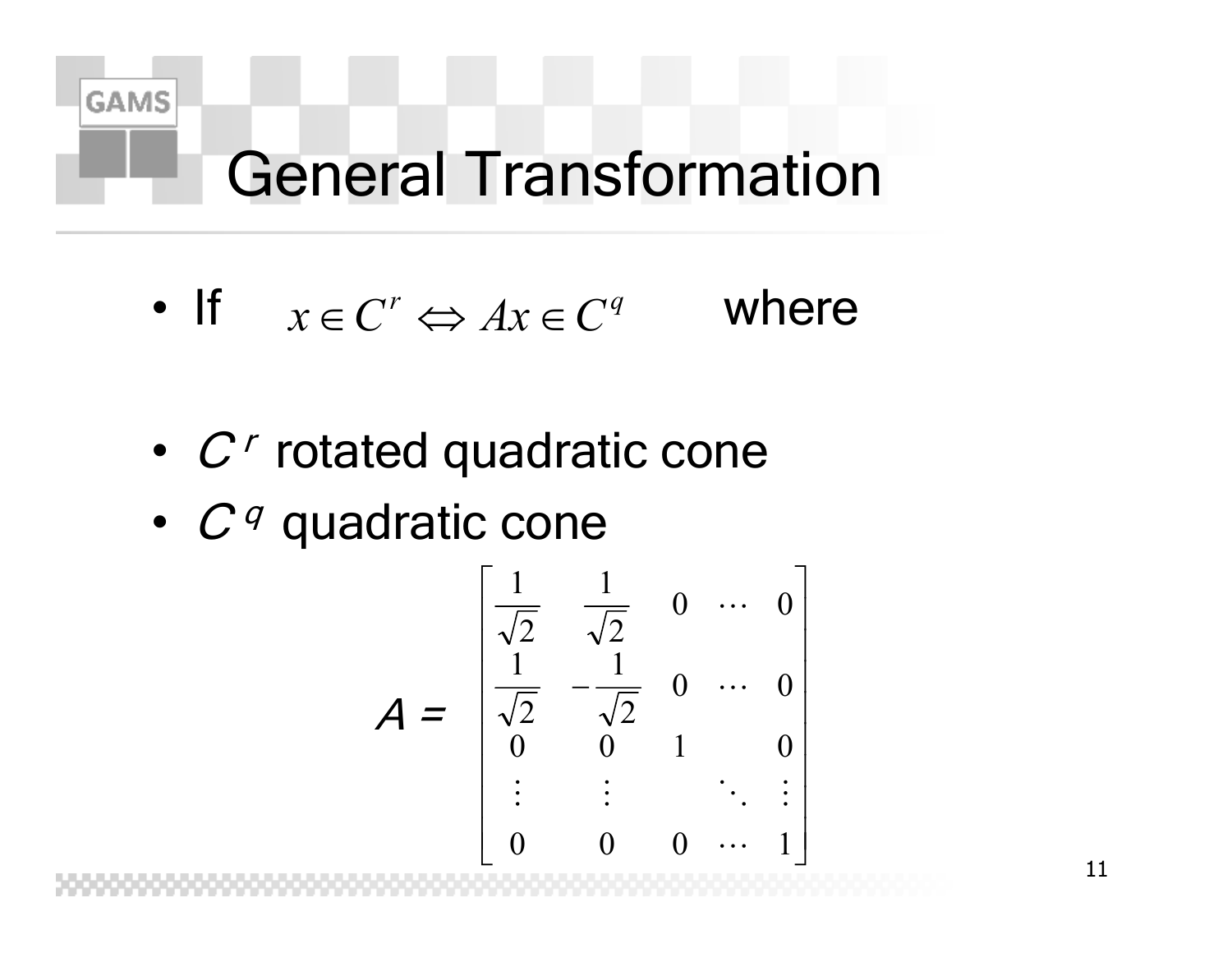

# Conic Constraints in GAMS

In the GAMS modeling language:

- •Conic constraints denoted by **=C=**
- •• Conic programs result in "linear programs" in GAMS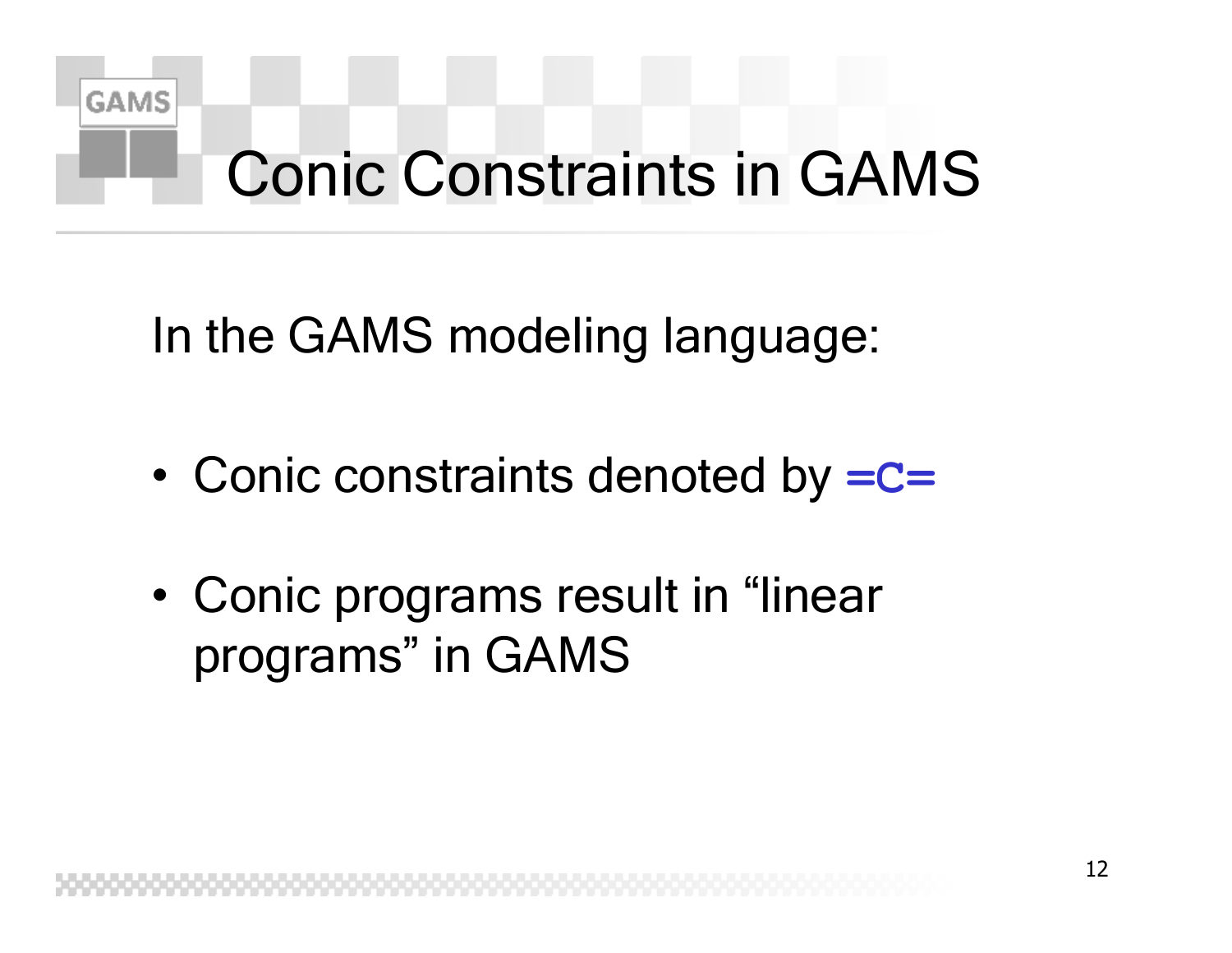## Quadratic Cone in GAMS

Set s  $/s1, s2, ..., sn/$ ; Set t(s) / s2,…,sn/; Variable x(s);

### Conic "LP" formulation

 $x('s1') = C = sum(t(s), x(s));$ 

### Equivalent NLP formulation

 $x('s1')$  = G = sqrt [sum (t (s), sqr (x (s)))];

 $\rightarrow$  Note: Summation on right hand side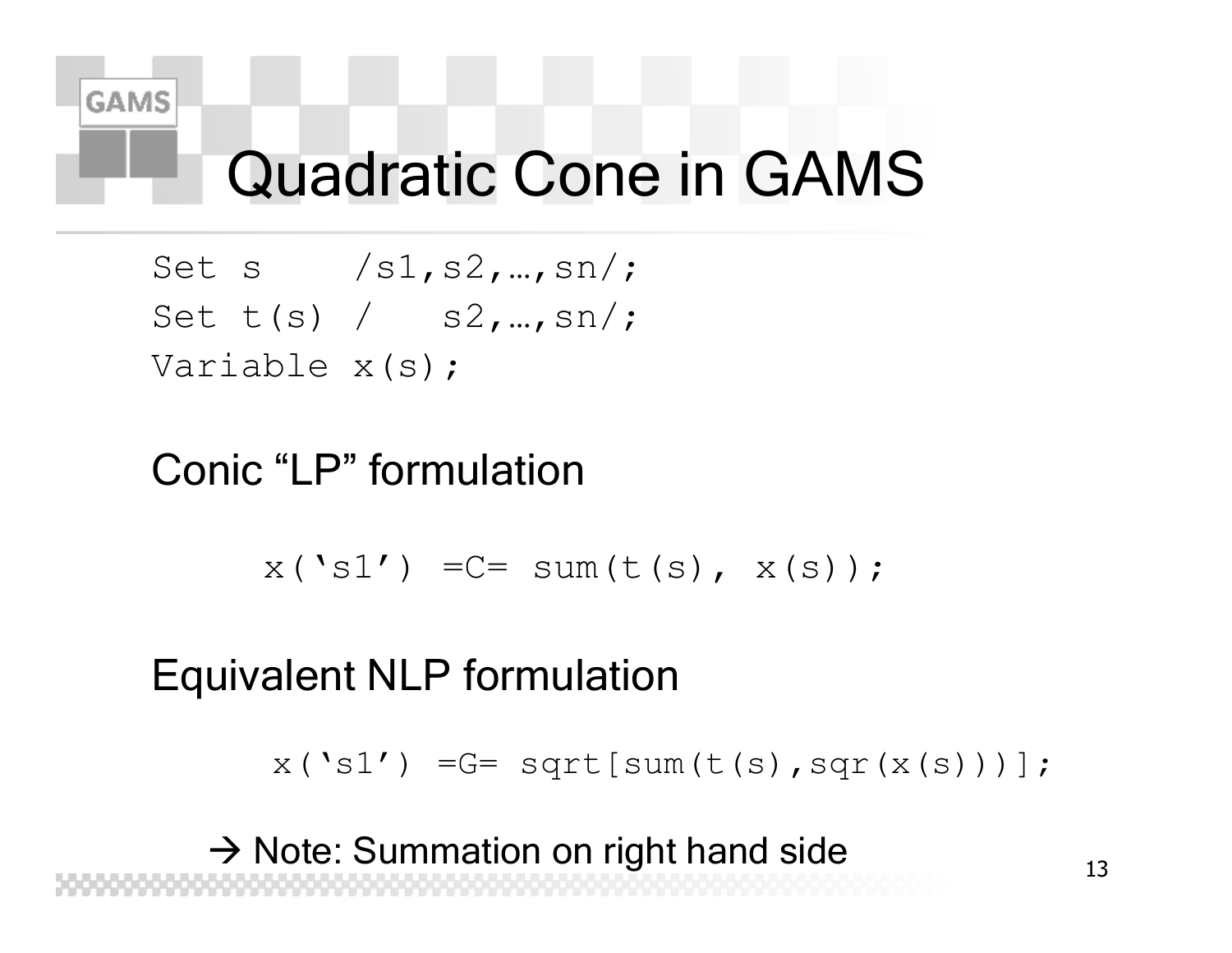

### Rotated Quadratic Cone

Set s  $/s1, s2, s3, ..., sn/$ ; Set  $t(s)$  /  $s3,...,sn/$ ; Variable x(s);

### Conic "LP" formulation

 $x('s1') + x('s2') = C = sum(t(s), x(s));$ 

### Equivalent NLP formulation

 $2*x('s1') *x('s2')=G= sum[t(s),sqr(x(s))]$ ;

 $\rightarrow$  Note: Summation on right hand side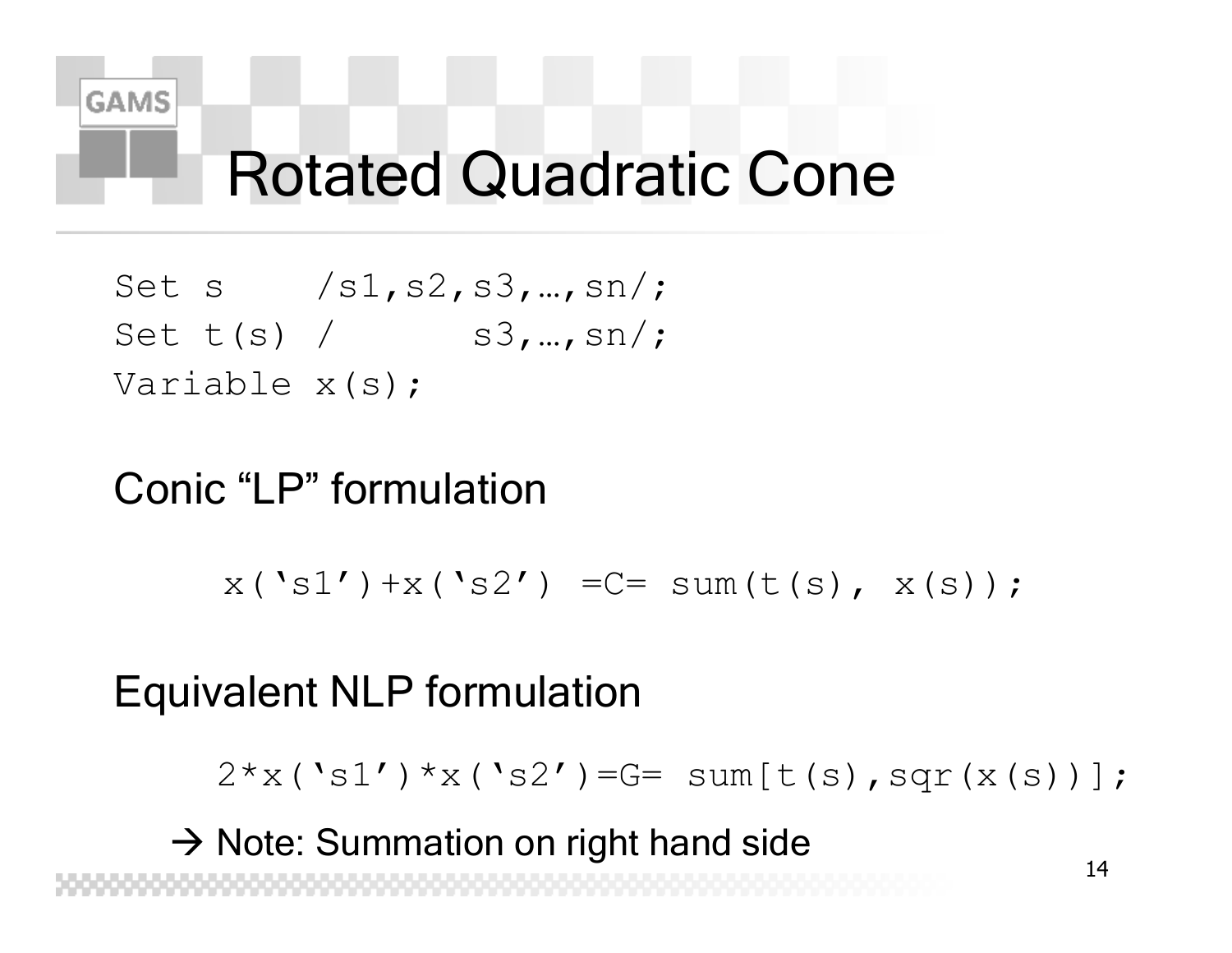

# Example: Complex L1 Norm

### Complex L1 Norm Minimization

- Minimize  $||Ax-b||_1$  where A,x,b are complex valued
- •We can write this as

$$
\min \left\| \begin{bmatrix} \text{Re}(A) & -\text{Im}(A) \\ \text{Im}(A) & \text{Re}(A) \end{bmatrix} \begin{bmatrix} \text{Re}(x) \\ \text{Im}(x) \end{bmatrix} - \begin{bmatrix} \text{Re}(b) \\ \text{Im}(b) \end{bmatrix} \right\|_{2}
$$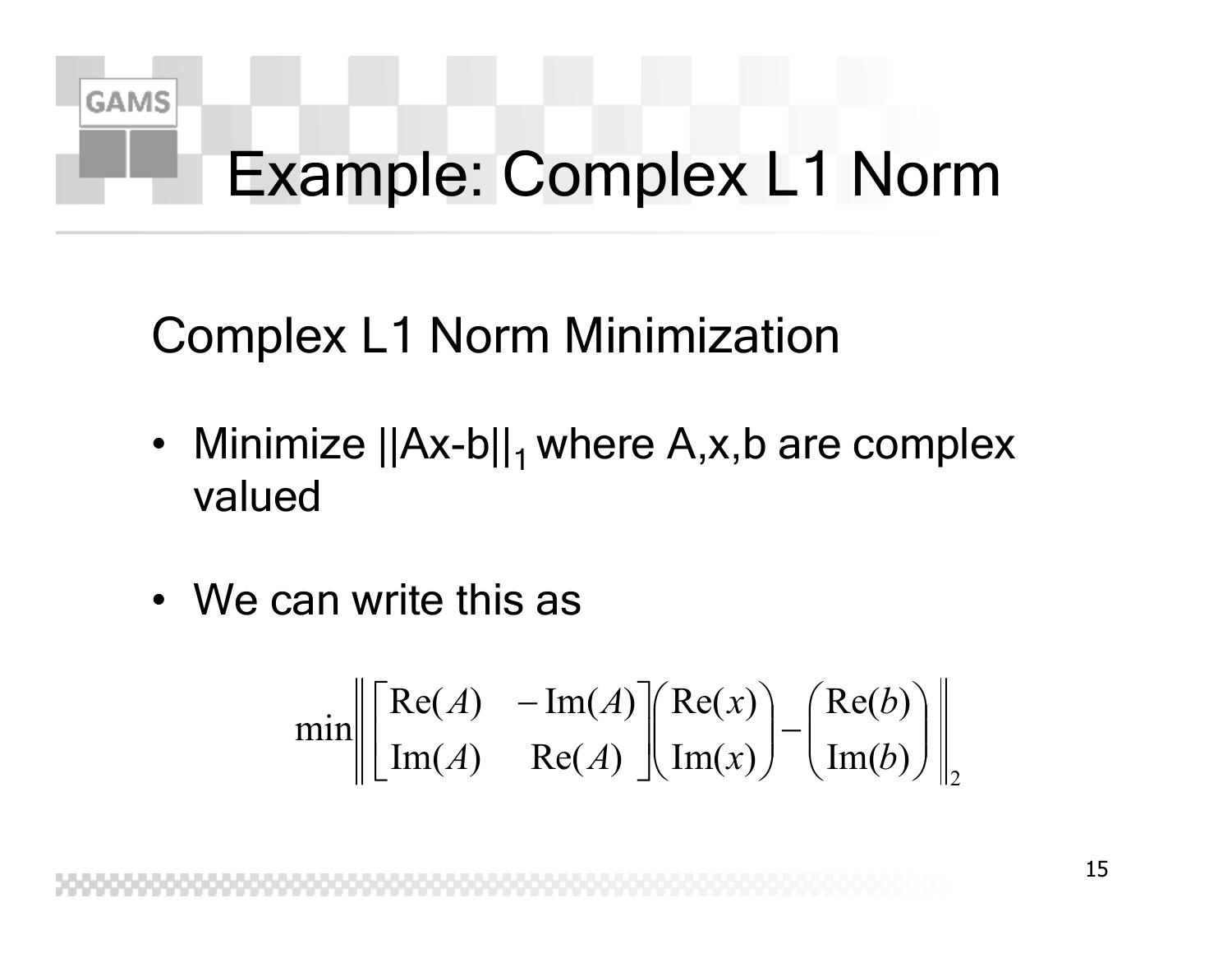

# Example (Continued)

### Complex L1 Norm Minimization

$$
\begin{aligned}\n\min \quad & \sum_{i} t(i) \\
\text{s.t.} \quad & \begin{pmatrix} z_{re}(i) \\ z_{im}(i) \end{pmatrix} = \begin{bmatrix} \text{Re}(A) & -\text{Im}(A) \\ \text{Im}(A) & \text{Re}(A) \end{bmatrix} \begin{pmatrix} \text{Re}(x) \\ \text{Im}(x) \end{pmatrix} - \begin{pmatrix} \text{Re}(b) \\ \text{Im}(b) \end{pmatrix} \\
t(i) & \geq \sqrt{z_{re}^{2}(i) + z_{im}^{2}(i)} \quad \text{(quadratic cone)}\n\end{aligned}
$$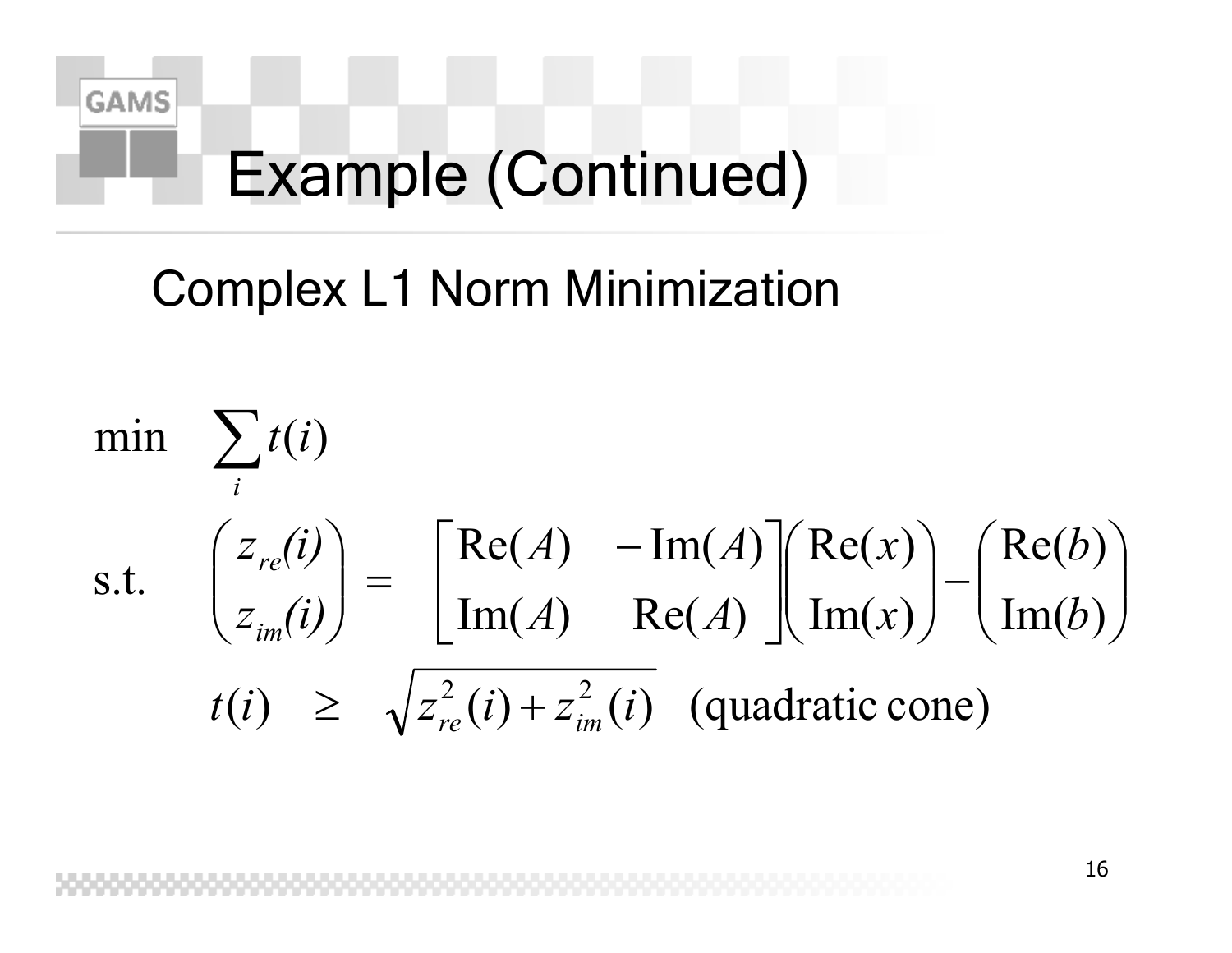# GAMS Model (Quadratic Cone)

**Objective.. obj =E= sum(i, t(i));**

**GAMS** 

**reseq\_re(i).. res\_re(i) =E= sum(j, A\_re(i,j)\*x\_re(j)) - sum(j,A\_im(i,j)\*x\_im(j)) - b\_re(i);**

**reseq\_im(i).. res\_im(i) =E= …**

 $coneq(i)$ ..  $t(i)$  =  $C=$  **res**  $re(i)$  + **res**  $im(i)$ ;

**Model conemodel /objective, reseq\_re, reseq\_im, coneeq/;**

**Solve conemodel using lp minimizing obj;**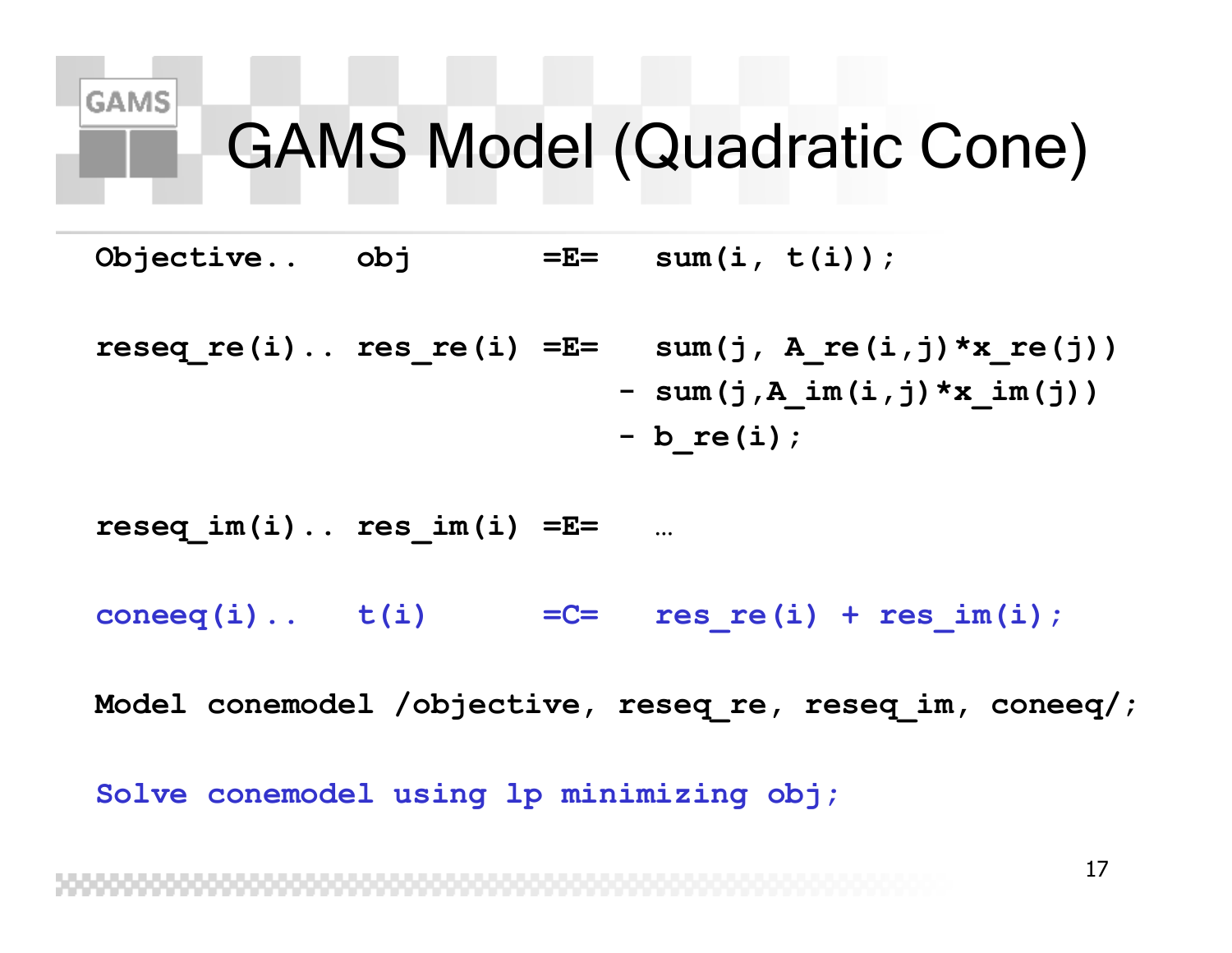## Portfolio Optimization

min 
$$
\sum_{j,j'} x_j \sigma_{j,j} x_j = \alpha ||Dx||_2^2
$$
  
s.t.  $\sum_j x_j = 1$ ,  $x_i \ge 0$   
 $\sum_j p_j x_j \ge r_{\min}$ 

 Objective is to minimize variance (risk), subject to an expected return  $\sigma_{j,j'}$ = covariance  $\circledcirc$ =1 / (numdays-1)

- $X_i$  $=$  % of investment in stock j
- $p =$  price change (return) for stock j
- $r_{min}$  = minimum expected return
- $D_{j,d}\ =\ {\rm Deviation\ per\ day\ d\ of\ stock\ j\ wrt\ to\ mean\ return}$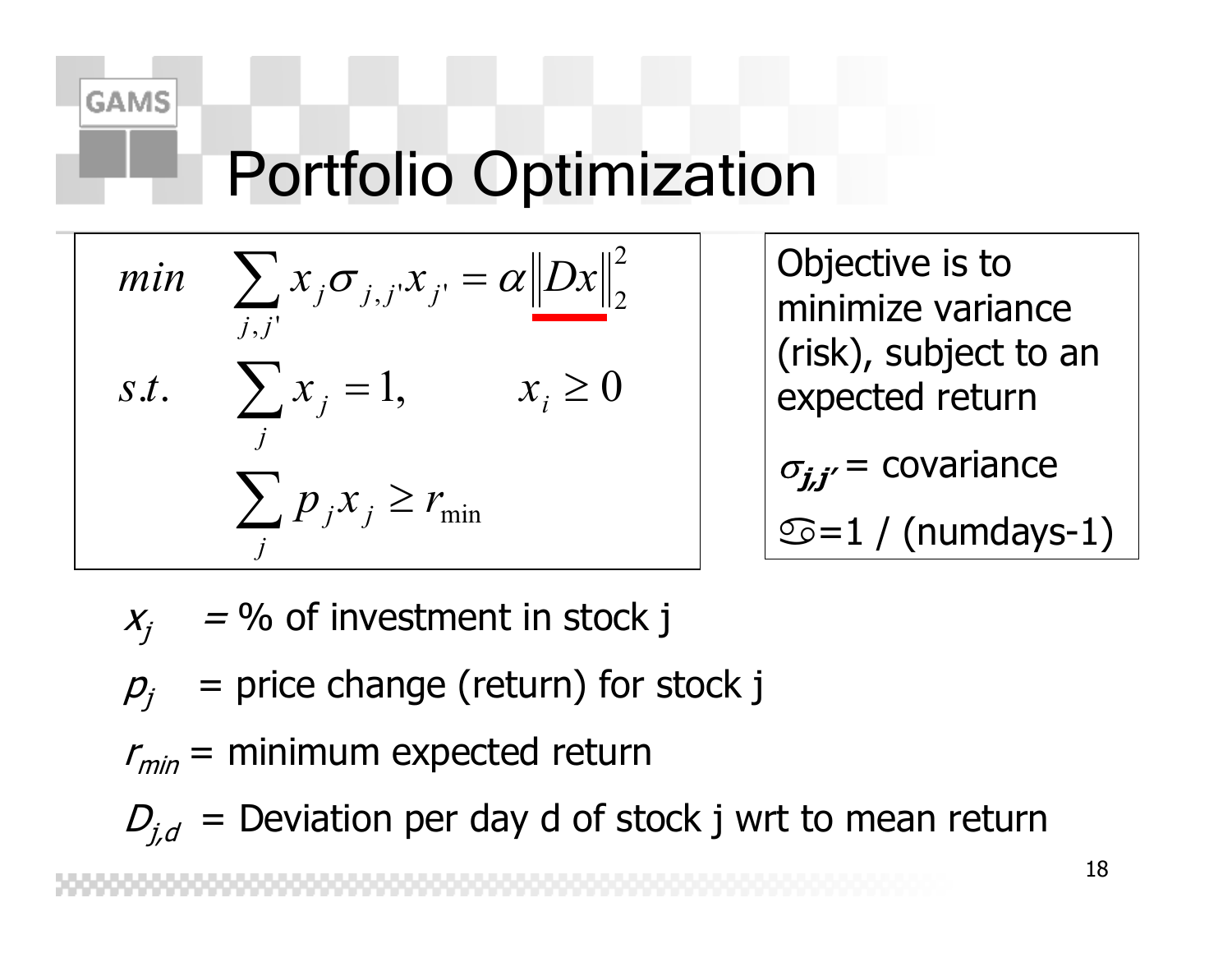

## Portfolio Optimization (Cont.)

Can rewrite:  $min \alpha {\|Dx\|^2}$  $min \ \alpha \|Dx\|_2^2$ 

By introducing intermediate variables p,q*,* and *w*.

minimize 
$$
\alpha \, 2r
$$
  
\nsubject to  $w(d) = \sum_{j} D(j, d) x(j)$   
\n $q = 1$   
\n $2qr \ge \sum_{d} w(d)^2$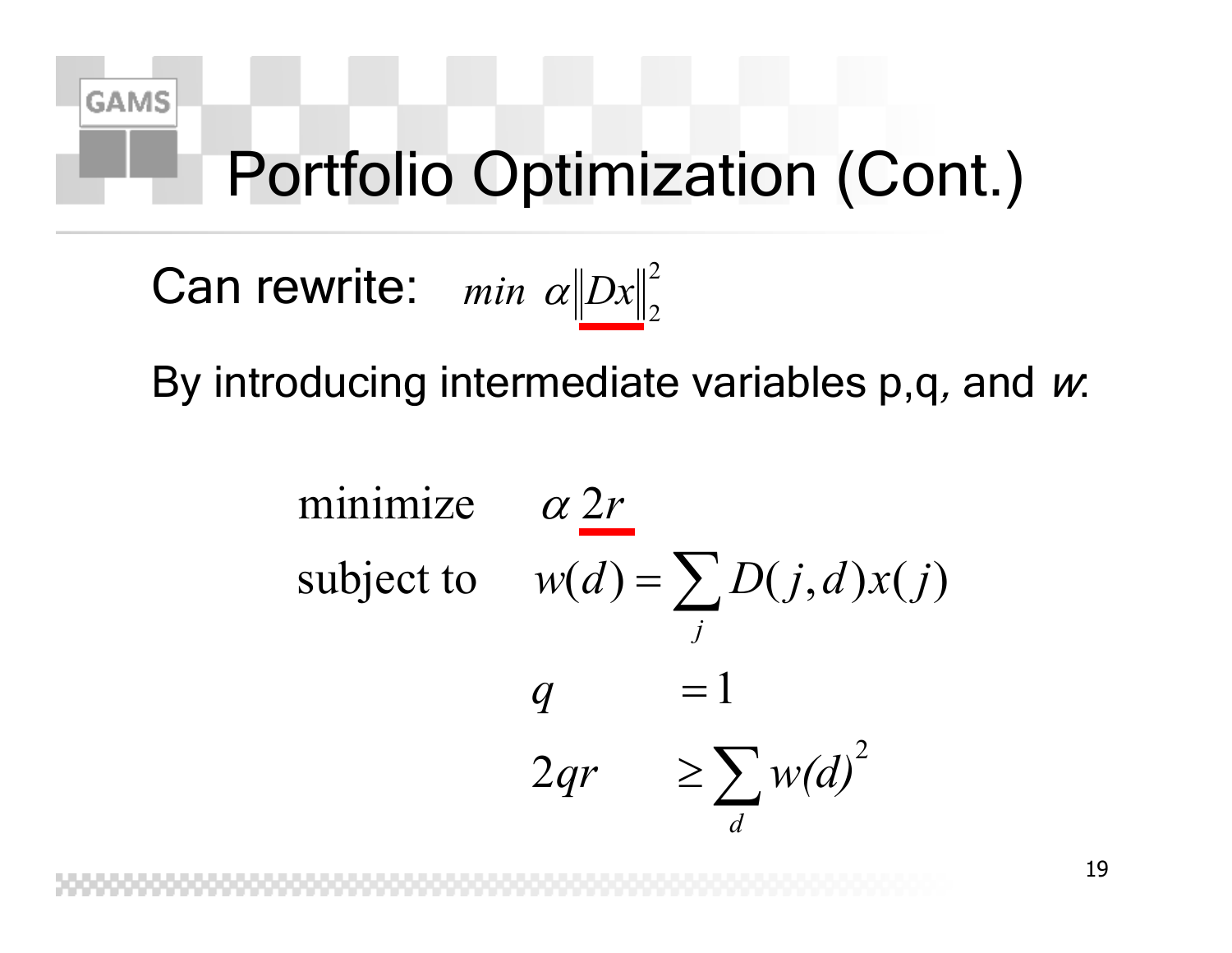## GAMS Model (Rotated Cone)

- **Objective.. obj =E= a\*(2\*r);**
- **Budget.. sum(j, x(j)) =E= 1;**
- **Return.. Sum(j, p(j)\*x(j)) =G= rmin;**
- $Wcone(days)$ ..  $w(d)$  = sum(j,  $D(j, d) * x(j)$ ;
- $cone eq1.. q = E= 1;$
- **cone\_eq2.. q + r =C= sum(d, w(d));**

**Model conemodel / all /;**

**Solve conemodel using lp minimizing obj;**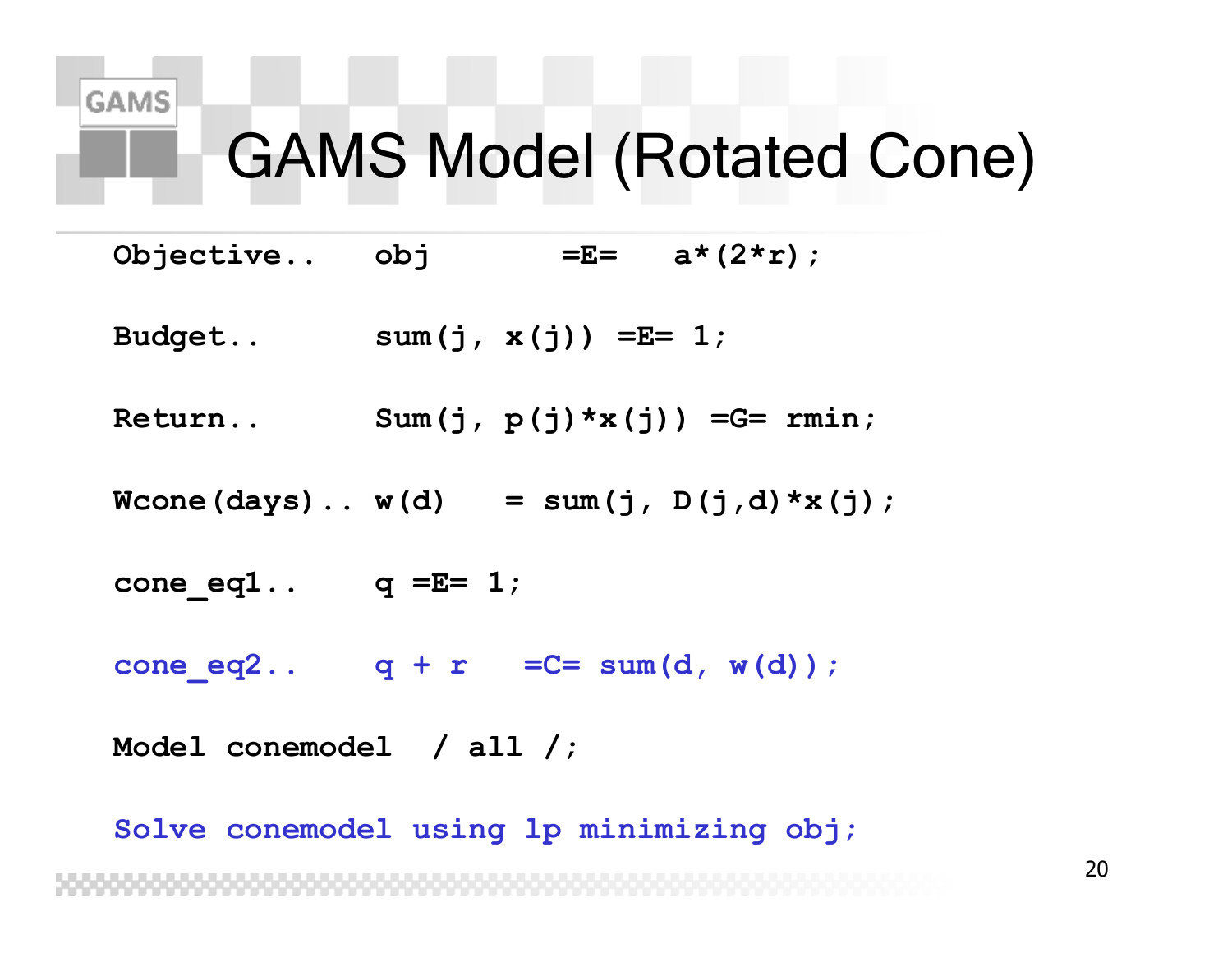

# GAMS/MOSEK

### Solving Conic Models in GAMS:

- Newest addition is MOSEK
	- LP (simplex or interior point)
	- MIP (branch and bound)
	- Conic Programs (conic interior point):
	- –Convex NLP
- Solver CONOPT also accepts conic constraints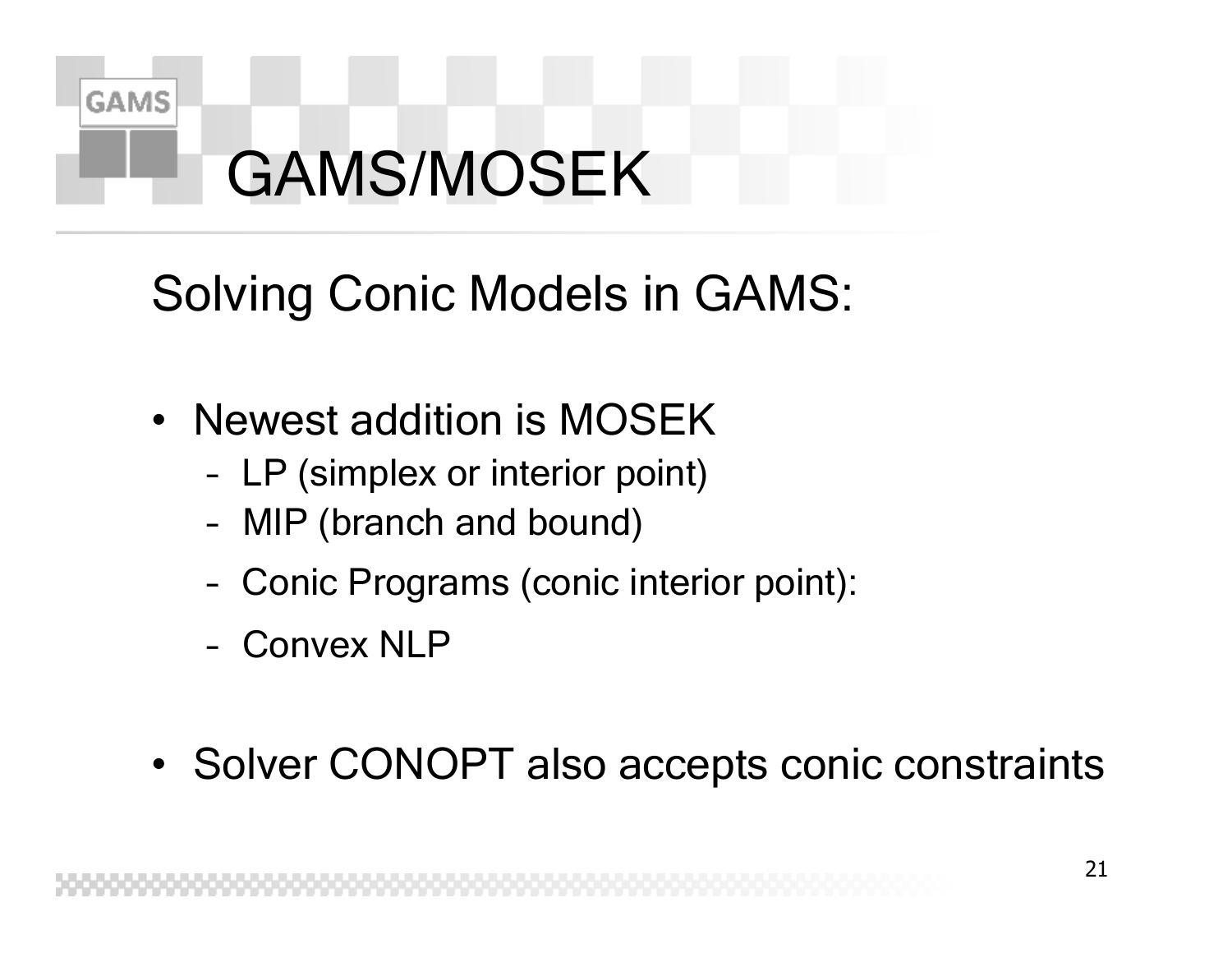

# Numerical Examples

### DIMACS Challenge Models (SDP and SOCP)

- Chose subset of models from DIMACS (only SOCP models)
- SOCP models:
	- –Sum of norms
	- Antenna array weight design
	- Scheduling problems
- $\rightarrow$  MOSEK solves all SOCP models and is the most efficient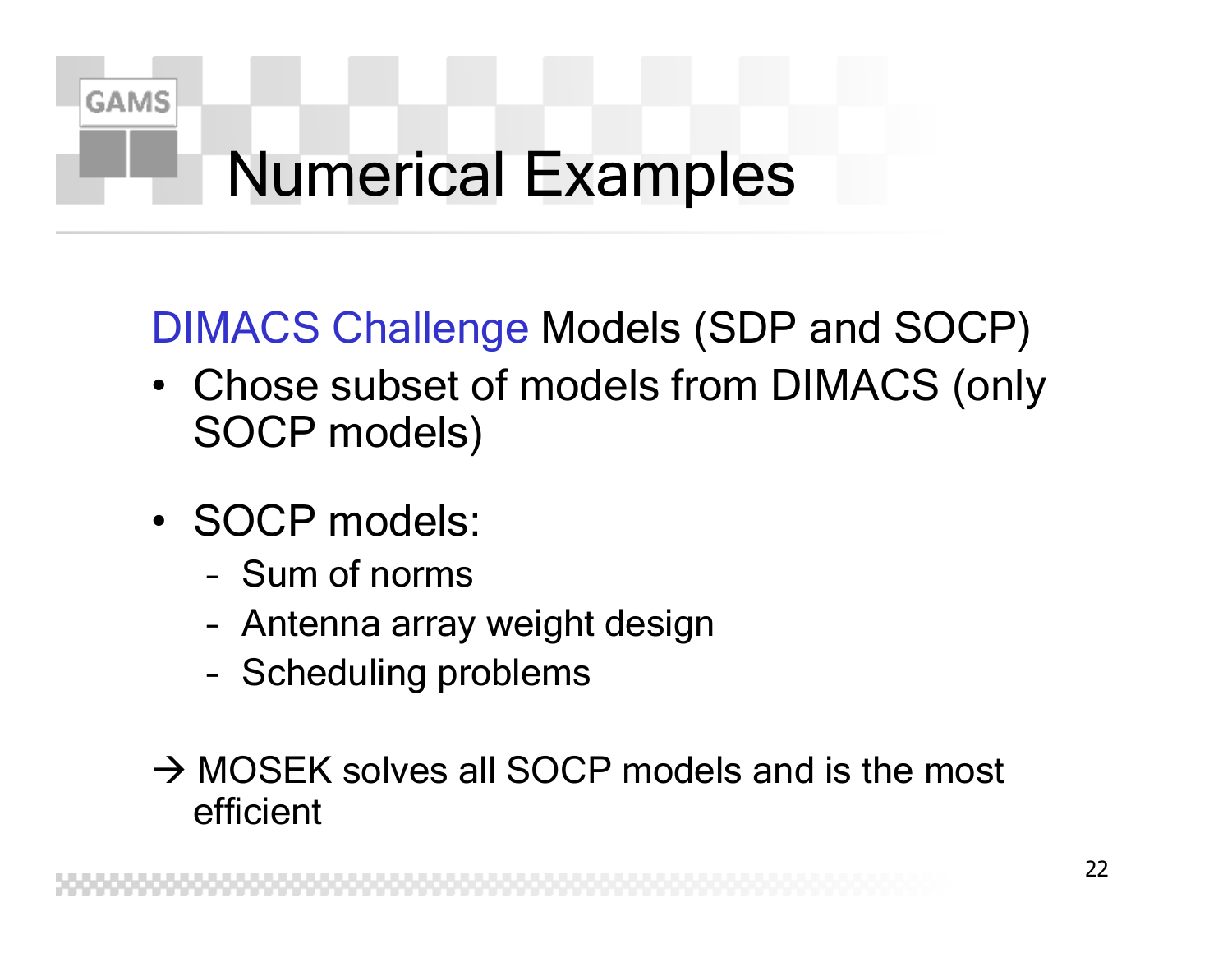

# Numerical Examples

DIMACS Benchmarks by Hans Mittelmann

- Solvers: MOSEK 2.5.1 (ext MPS), LOQO 6.03, SDPT3 3.01, SeDuMi 1.05R4
- 18 SOCP problems
	- In SeDuMi (MATLAB) format
	- MOSEK: extended QPS format (based on MPS)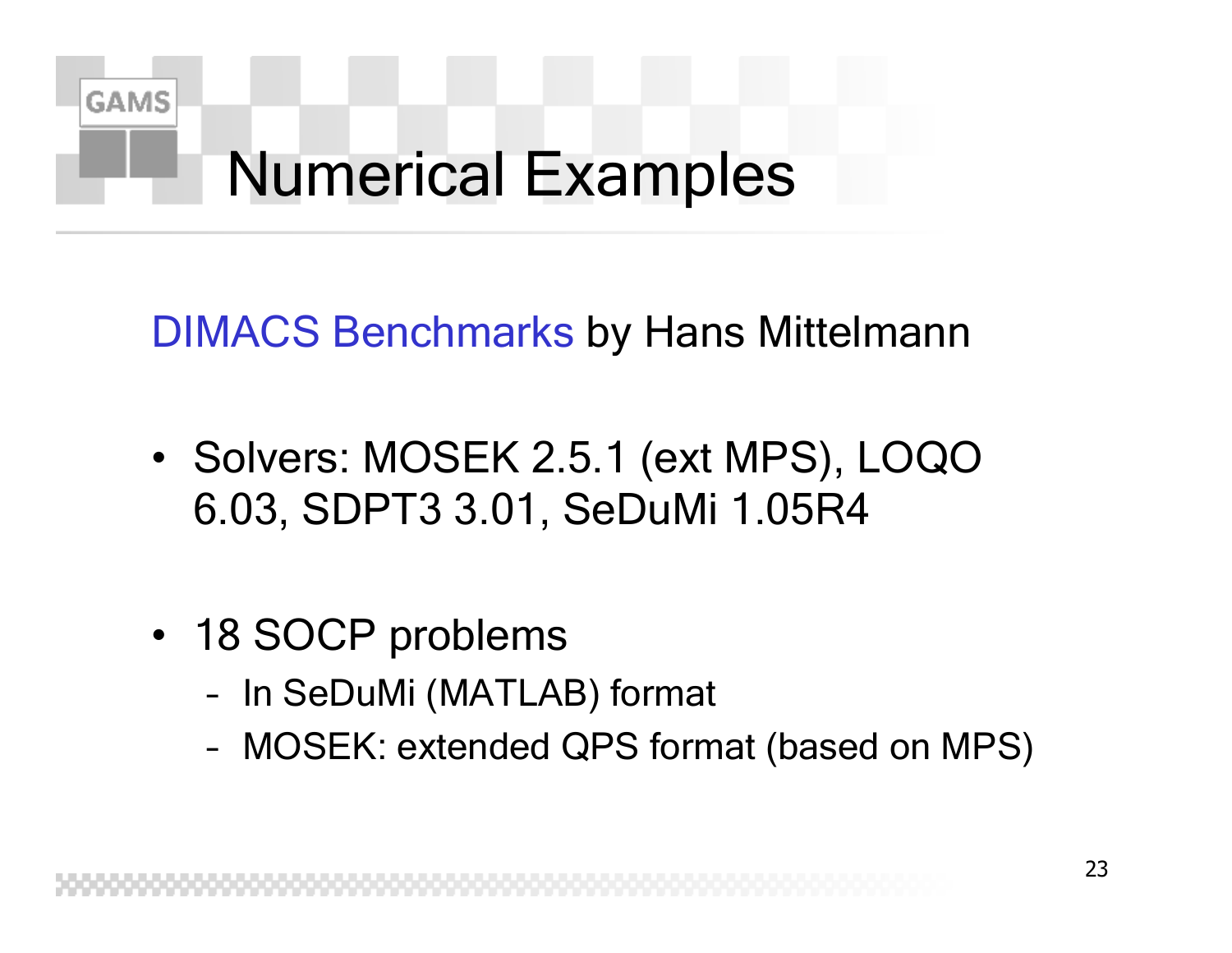## DIMACS Results (H. Mittelmann)

| Problem            | <b>LOQO</b>    | <b>MOSEK</b>   | SDPT3                   | <b>SeDuMi</b>           |
|--------------------|----------------|----------------|-------------------------|-------------------------|
| <b>Nb</b>          | 11             | 3              | 11                      | 9                       |
| $Nb_L1$            | 9              | 3              | 20                      | 11                      |
| $Nb_{12}$          | 16             | 8              | 18                      | 24                      |
| Nb_L2_Bessel       | 7              | $\overline{2}$ | 11                      | 12                      |
| Nql30              | 11             | $\overline{2}$ | $\overline{\mathbf{4}}$ | $\overline{\mathbf{4}}$ |
| Nql60              | 151            | 9              | 14                      | 9                       |
| <b>Nql180</b>      | <b>MM</b>      | 182            | 232                     | 459                     |
| Qssp30             | 15             | $\overline{2}$ | $6\phantom{1}$          | 3                       |
| Qssp60             | 221            | 9              | 29                      | 18                      |
| Qssp180            | <b>MM</b>      | 355            | 504                     | 780                     |
| Sched_50_50_orig   | 5              |                | 6                       | $6\phantom{1}$          |
| Sched_100_50_orig  | 22             | $\mathbf{2}$   | 17                      | 13                      |
| Sched_100_100_orig | 94             | 4              | 28                      | 29                      |
| Sched_200_100_orig | 409            | 10             | 95                      | 138                     |
| Sched_50_50_orig   | $\overline{7}$ |                | $6\phantom{1}$          | 5                       |
| Sched_100_50_orig  | 28             | $\mathbf{2}$   | 13                      | 9                       |
| Sched_100_100_orig | 107            | 5              | 22                      | 32                      |
| Sched_200_100_orig | 445            | 10             | 68                      | 75                      |

MM: memory problems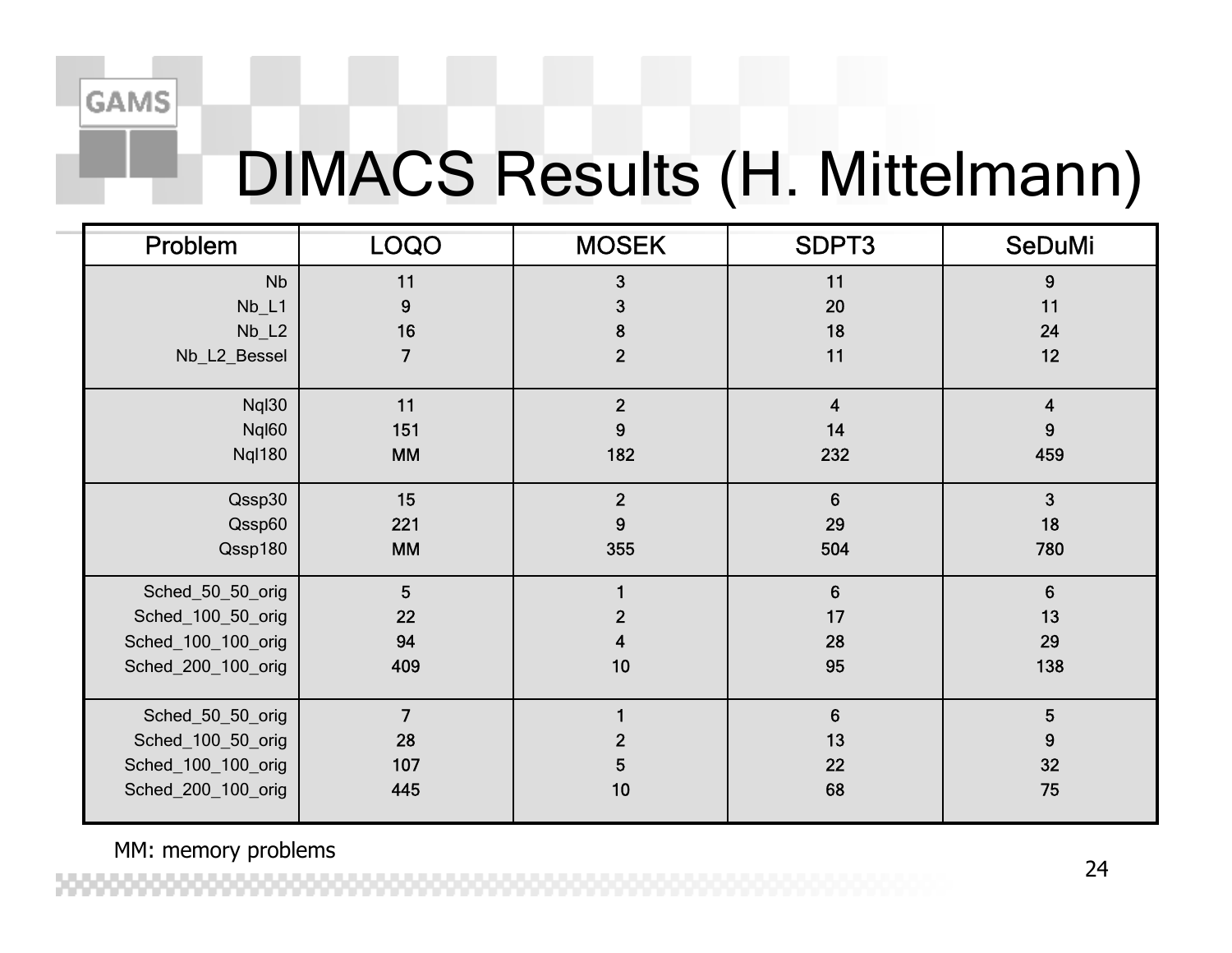

# DIMACS Results (Cont.)

Use Performance Profiles (Dolan and Moré, 2002) to visualize results:

- •Cumulative distribution function for a performance metric
- Performance metric: ratio  $\tau$  of current solver time over best time of all solvers for "success"
- Intuitively: probability of success if given  $\tau$ times fastest time ( τ=ratio)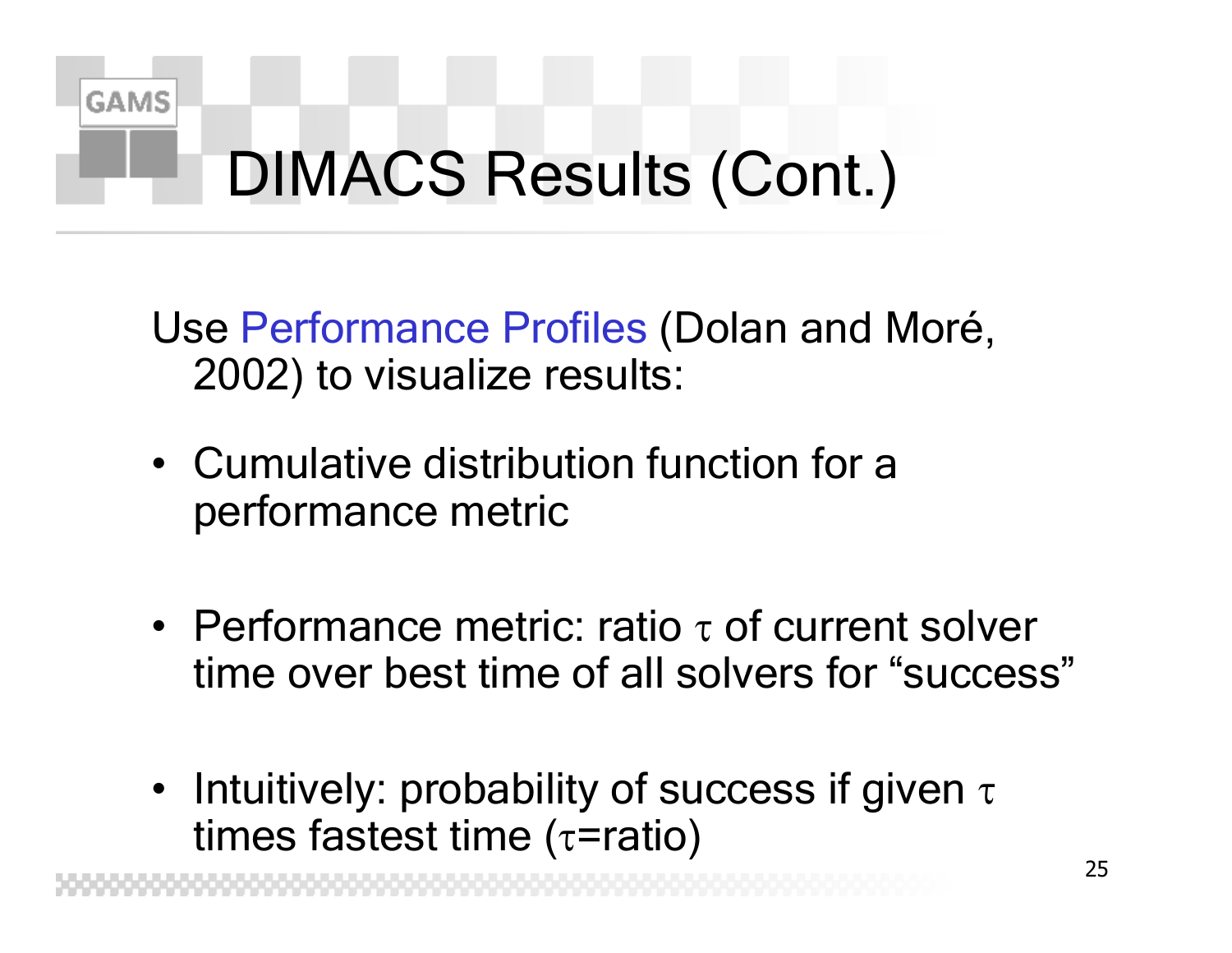# Profiles (Data: H. Mittelmann)

**GAMS** 

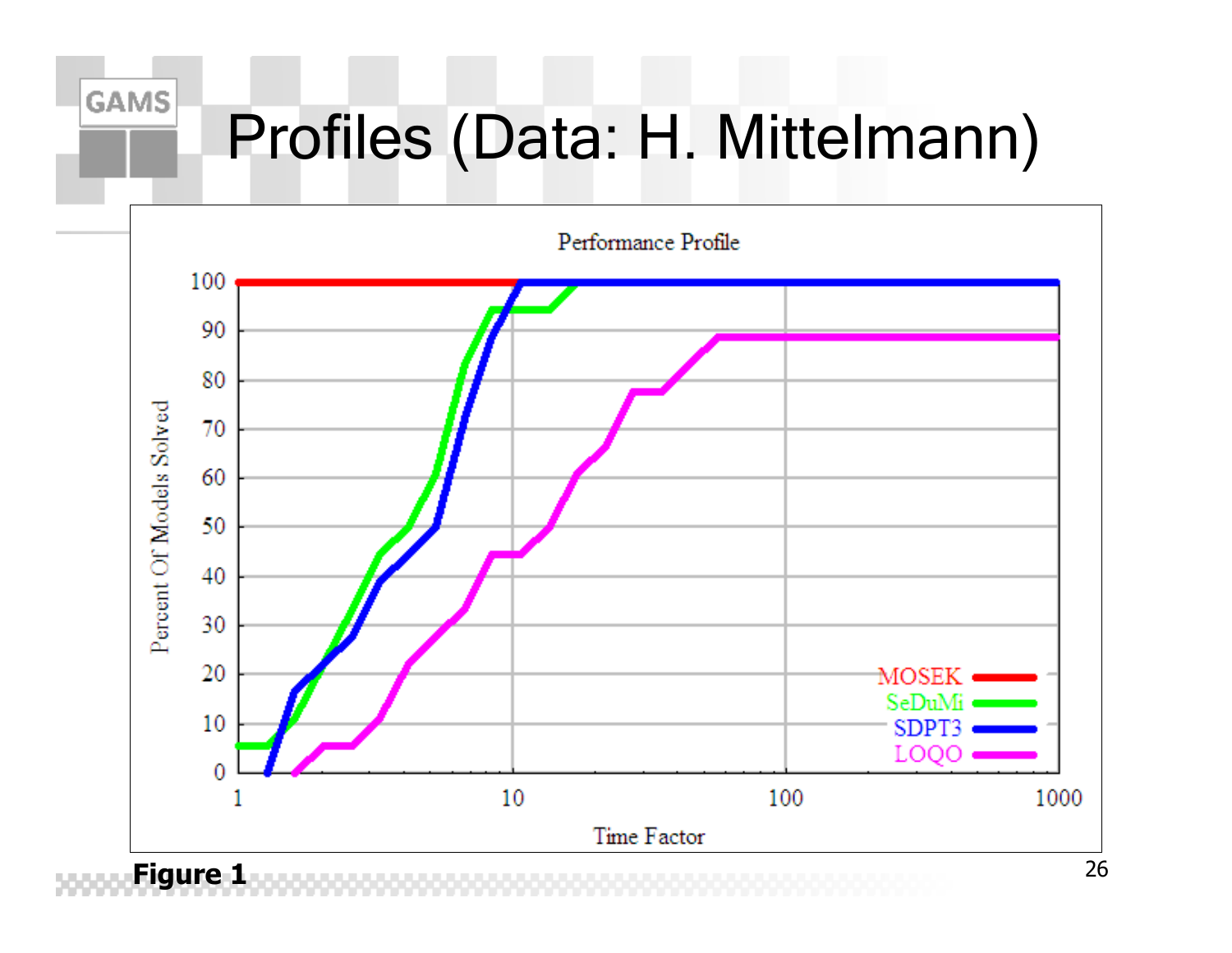

# CONE World

- •• An online forum for discussion and information on cone programming
- • CONELib library of models
	- GAMS cone format
	- NLP formulation
- • Conic programming solvers

**B**lDone

•Links and lists



CONE World is featured by GAMS World

**O** Internet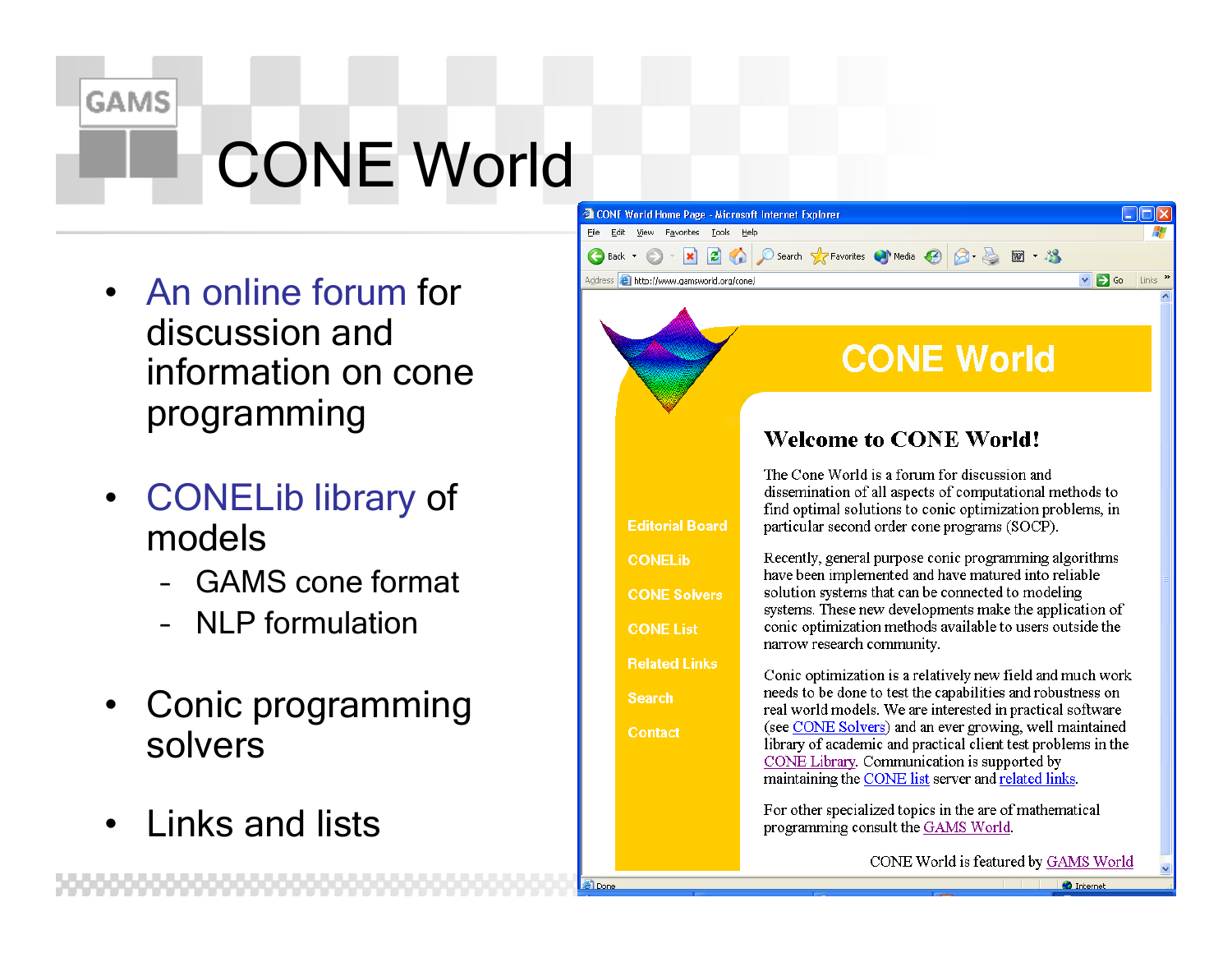sched 200 100 scaled

 $I.P$ 

18088

# **ConeLib - Conic Models in GAMS**

| <sup>2</sup> CONELib Model Statistics - Microsoft Internet Explorer                                                |                   |          |                |        |        |                                                                                     | $\Box$ e $\mathbf{x}$            |  |
|--------------------------------------------------------------------------------------------------------------------|-------------------|----------|----------------|--------|--------|-------------------------------------------------------------------------------------|----------------------------------|--|
| Æ<br>Edit View<br>Help<br>Eile<br>Favorites<br>Tools                                                               |                   |          |                |        |        |                                                                                     |                                  |  |
| ia.<br>Search Severites Commedia<br>$\boxtimes$ $\cdot$ $\cdot$ $\cdot$ $\cdot$<br>Back v<br>84<br>$\vert x \vert$ |                   |          |                |        |        |                                                                                     |                                  |  |
| Address <b>&amp; http://www.gamsworld.org/cone/conelib/conestat.htm</b>                                            |                   |          |                |        |        |                                                                                     | $\vee$ $\rightarrow$ Go<br>Links |  |
|                                                                                                                    |                   |          |                |        |        | [CONE World Home   Board   Solvers   CONELIb   Links   CONE-List   Search   Contact |                                  |  |
| <b>CONELib Model Statistics</b>                                                                                    |                   |          |                |        |        |                                                                                     |                                  |  |
|                                                                                                                    |                   |          |                |        |        |                                                                                     |                                  |  |
| Total number of models: 28                                                                                         |                   |          |                |        |        |                                                                                     |                                  |  |
|                                                                                                                    |                   |          |                |        |        |                                                                                     |                                  |  |
| Conic Models listed as LP in GAMS. Access the CONELIB in NLP format, converted using GAMS/CONVERT.                 |                   |          |                |        |        |                                                                                     |                                  |  |
| <b>Name</b>                                                                                                        |                   | # $Eqns$ | #ConeEqns      | #Vars  | #NZ    | <b>Bestknown</b>                                                                    | at Point                         |  |
| emfl socp 200 25                                                                                                   | <b>Type</b><br>LP | 16876    | 5625           | 16926  | 41472  | 46.8675                                                                             |                                  |  |
| emfl socp 200 100                                                                                                  | LP                | 90001    | 30000          | 90201  | 236172 |                                                                                     | p1                               |  |
| emfl socp 500 100                                                                                                  | LP                | 180001   | 60000          | 180201 | 447957 |                                                                                     |                                  |  |
| emfl socp 250 225                                                                                                  | LP                | 320626   | 106875         | 321076 | 877084 |                                                                                     |                                  |  |
| $fir$ socp 10                                                                                                      | LP                | 307      | 1              | 10     | 1711   | $-1.7382$                                                                           | p1                               |  |
| $\lim$ socp 20                                                                                                     | LP                | 307      | $\mathbf{1}$   | 15     | 3231   | 1.0001                                                                              | p1                               |  |
| $\lim_{x \to 0} \sec(1) 40$                                                                                        | LP                | 307      | $\mathbf{1}$   | 25     | 6271   |                                                                                     |                                  |  |
| $\lim_{x \to 0}$ socp 80                                                                                           | LP                | 307      | $\mathbf{1}$   | 45     | 12351  |                                                                                     |                                  |  |
| nb                                                                                                                 | LP                | 917      | 793            | 2384   | 193901 |                                                                                     |                                  |  |
| nb 11                                                                                                              | LP                | 1709     | 793            | 3177   | 195487 | $-13.0123$                                                                          | p1                               |  |
| nb 12                                                                                                              | LP                | 963      | 839            | 4196   | 407317 | $-0.0507$                                                                           | p1                               |  |
| nb 12 bessel                                                                                                       | LP                | 963      | 839            | 2642   | 212295 | $-0.1026$                                                                           | p1                               |  |
| qp7                                                                                                                | LP                | 34       | 1              | 82     | 1585   | 0.0008                                                                              | p1                               |  |
| ap7 50 100                                                                                                         | LP                | 34       | $\mathbf{1}$   | 82     | 1585   | 0.0018                                                                              | p1                               |  |
| qp7 100 100                                                                                                        | LP                | 34       | $\mathbf{1}$   | 82     | 1585   | 0.0043                                                                              | p1                               |  |
| qp7 100 170                                                                                                        | LP                | 34       | $\mathbf{1}$   | 82     | 1585   | 0.0034                                                                              | p1                               |  |
| sched 50 50 orig                                                                                                   | LP                | 2530     | 2              | 4980   | 27967  | 26672.9916                                                                          | p1                               |  |
| sched 50 50 scaled                                                                                                 | LP                | 2528     | $\mathbf{1}$   | 4978   | 30462  | 7.8520                                                                              | p1                               |  |
| sched 100 50 orig                                                                                                  | LP                | 4847     | 2              | 9747   | 60037  | 181889.9181                                                                         | p1                               |  |
| sched 100 50 scaled                                                                                                | LP                | 4845     | $\mathbf{1}$   | 9745   | 65032  | 67.1651                                                                             | p1                               |  |
| sched $100$ $100$ orig                                                                                             | LP                | 8341     | $\overline{2}$ | 18241  | 113142 |                                                                                     |                                  |  |
| sched 100 100 scaled                                                                                               | LP                | 8339     | $\mathbf{1}$   | 18239  | 123137 | 27.3308                                                                             | p1                               |  |
| sched 200 100 orig                                                                                                 | LP                | 18090    | $\overline{2}$ | 37890  | 278392 |                                                                                     |                                  |  |

37888

298387

51 8120

**O** Internet

28

 $n1$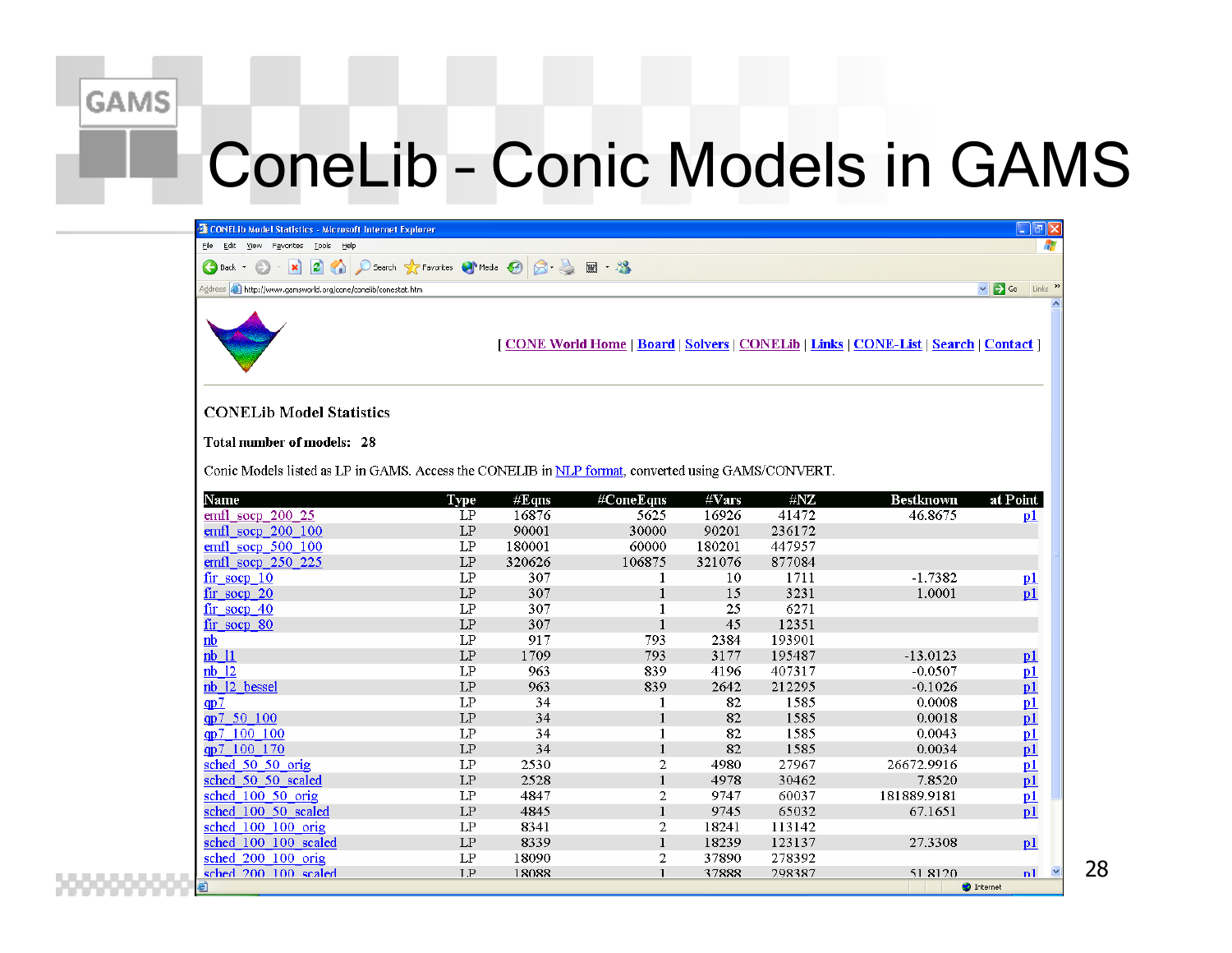# **ConeLib - Conic Models in GAMS**

|                                              | 2 nb_t1.gms - Microsoft Internet Explorer                                                                                                                                  |                                    |                |                                                          |                     |                   |              |              |                                                                                                                                                                                                            | $\lfloor . \rfloor$ a $\lfloor \times$ |
|----------------------------------------------|----------------------------------------------------------------------------------------------------------------------------------------------------------------------------|------------------------------------|----------------|----------------------------------------------------------|---------------------|-------------------|--------------|--------------|------------------------------------------------------------------------------------------------------------------------------------------------------------------------------------------------------------|----------------------------------------|
| Edit<br>View Favorites Tools<br>Help<br>File |                                                                                                                                                                            |                                    |                |                                                          |                     |                   |              |              |                                                                                                                                                                                                            |                                        |
|                                              | O Search <b>A</b> Favorites <b>C</b> Media <b>B B E E</b> · <sup>8</sup><br> z <br>$\vert \mathbf{x} \vert$<br><b>College</b><br>O<br>$\bigodot$ Back $\blacktriangledown$ |                                    |                |                                                          |                     |                   |              |              |                                                                                                                                                                                                            |                                        |
|                                              | $\vee$ $\rightarrow$ Go<br>Address <b>@</b> http://www.gamsworld.org/cone/conelib/nb_l1.htm<br>Links                                                                       |                                    |                |                                                          |                     |                   |              |              |                                                                                                                                                                                                            |                                        |
|                                              |                                                                                                                                                                            |                                    |                |                                                          |                     |                   |              |              | [CONE World Home   Board   Solvers   CONELib   Links   CONE-List   Search   Contact ]                                                                                                                      | A                                      |
|                                              | nb_l1.gms:<br>References:                                                                                                                                                  |                                    |                |                                                          |                     |                   |              |              |                                                                                                                                                                                                            |                                        |
| $^\star$                                     | Point pl<br>LP written by GAMS Convert at 10/14/03 16:40:08                                                                                                                | Center, Columbia University, 2002. |                | http://dimacs.rutgers.edu/Challenges/Seventh/Instances/. |                     |                   |              |              | · Pataki, G, and Schmieta, S, The DIMACS library of semidefinite-quadratic-linear programs, online at<br>• Original source: DIMACS Challenge SOCP (extended MPS format) from ftp://plato.asu.edu/pub/socp/ |                                        |
| $\star$                                      |                                                                                                                                                                            |                                    |                |                                                          |                     |                   |              |              |                                                                                                                                                                                                            |                                        |
| $\star$<br>$^\star$                          | Equation counts                                                                                                                                                            |                                    |                |                                                          |                     |                   |              |              |                                                                                                                                                                                                            |                                        |
| $^\star$<br>$^\star$                         | Total<br>1709                                                                                                                                                              | $\mathbb E$<br>916                 | G<br>$\Omega$  | L<br>$\overline{0}$                                      | N<br>$\overline{0}$ | Х<br>$\mathbf{0}$ | C<br>793     |              |                                                                                                                                                                                                            |                                        |
| $^\star$                                     | Variable counts                                                                                                                                                            |                                    |                |                                                          |                     |                   |              |              |                                                                                                                                                                                                            |                                        |
| $\star$                                      |                                                                                                                                                                            | $\boldsymbol{\mathsf{X}}$          | b              | i                                                        | sls                 | s2s               | SC           | si           |                                                                                                                                                                                                            |                                        |
| $^\star$                                     | Total                                                                                                                                                                      | cont                               | binary integer |                                                          | sos1                | sos2              | scont        | sint         |                                                                                                                                                                                                            |                                        |
| $\star$<br>$\star$                           | 3177                                                                                                                                                                       | 3177                               | 0              | 0                                                        | 0                   | $\mathbf{0}$      | 0            | $\mathbf{0}$ |                                                                                                                                                                                                            |                                        |
| $^\star$                                     | $\Omega$<br><b>FX</b>                                                                                                                                                      | $\mathbf{0}$                       | 0              | $\overline{0}$                                           | $\mathbf{0}$        | $\mathbf{0}$      | $\mathbf{0}$ | $\mathbf{0}$ |                                                                                                                                                                                                            |                                        |
| $^\star$                                     | Nonzero counts                                                                                                                                                             |                                    |                |                                                          |                     |                   |              |              |                                                                                                                                                                                                            |                                        |
| $^\star$                                     | Total                                                                                                                                                                      | const                              | ΝL             | DLL                                                      |                     |                   |              |              |                                                                                                                                                                                                            |                                        |
| $^\star$<br>$^\star$                         |                                                                                                                                                                            | 195487 195487                      | $\Omega$       | 0                                                        |                     |                   |              |              |                                                                                                                                                                                                            |                                        |
| $^\star$                                     | Solve m using LP minimizing objvar;                                                                                                                                        |                                    |                |                                                          |                     |                   |              |              |                                                                                                                                                                                                            |                                        |
| 目                                            |                                                                                                                                                                            |                                    |                |                                                          |                     |                   |              |              | <b>O</b> Internet                                                                                                                                                                                          |                                        |

29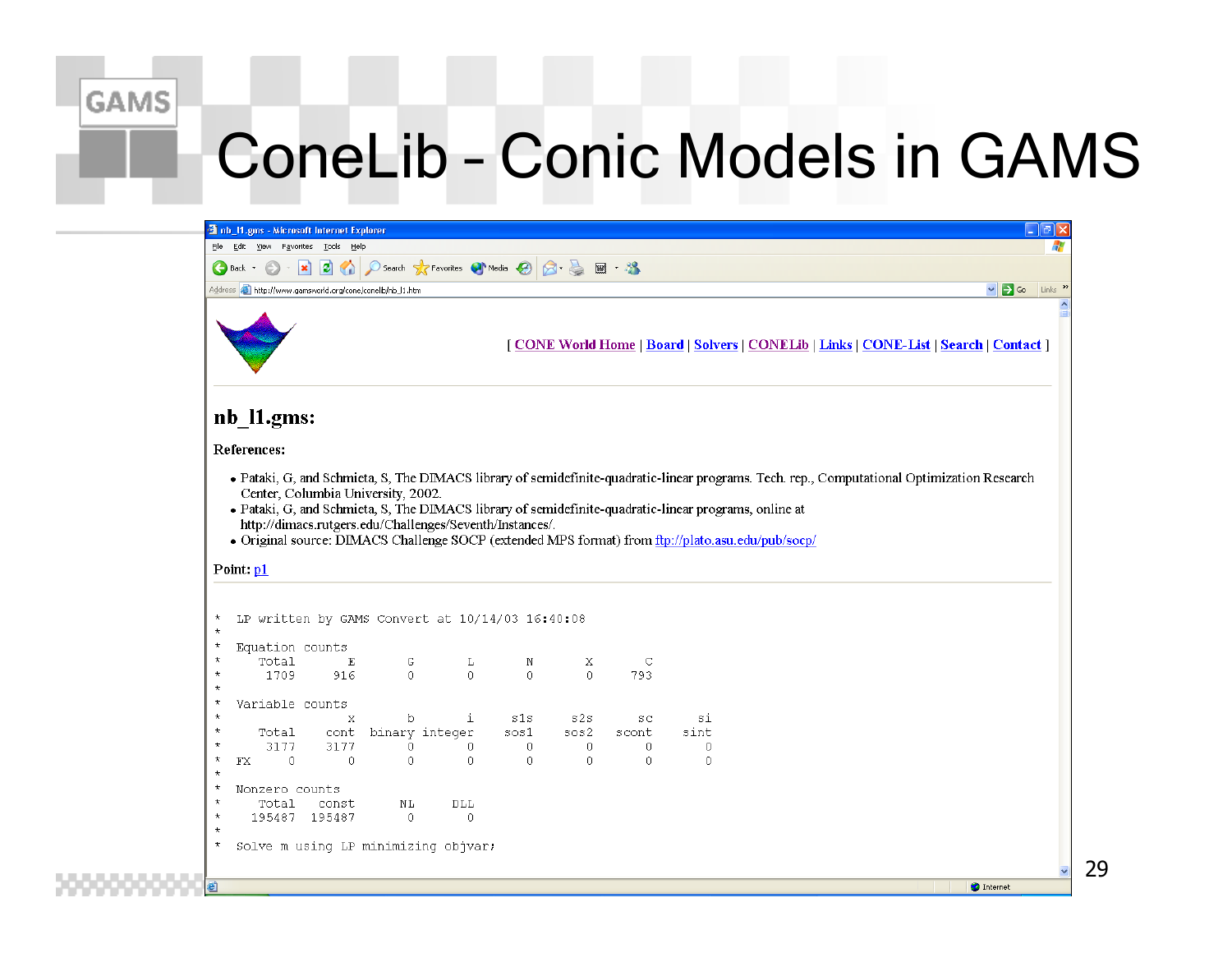

# Cone Versus NLP Formulation

- Modeling conic constraints can be tedious
	- NLP form of quadratic cone is more natural
	- Rotated quadratic cone for QP is c umbersome

### BUT

- Potentially significant computational advantages
- Compare cone vs. NLP formulation on CONELib (currently 28 models)
	- NLP formulation: substitute into conic constraint (converted using CONVERT utility in GAMS)
	- • In practice "smarter" NLP formulations may exist depending on model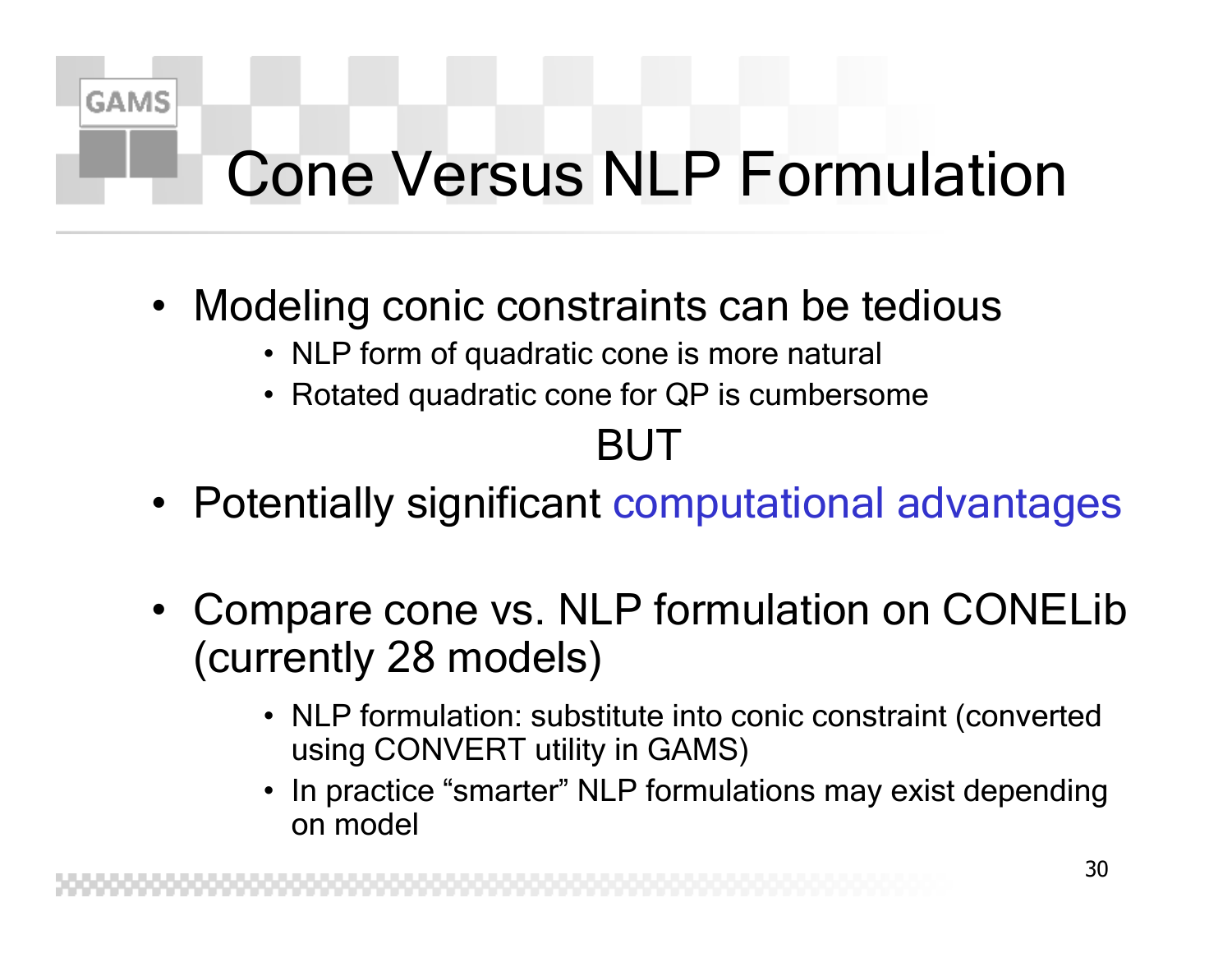

# Cone Vs. NLP (Efficiency)

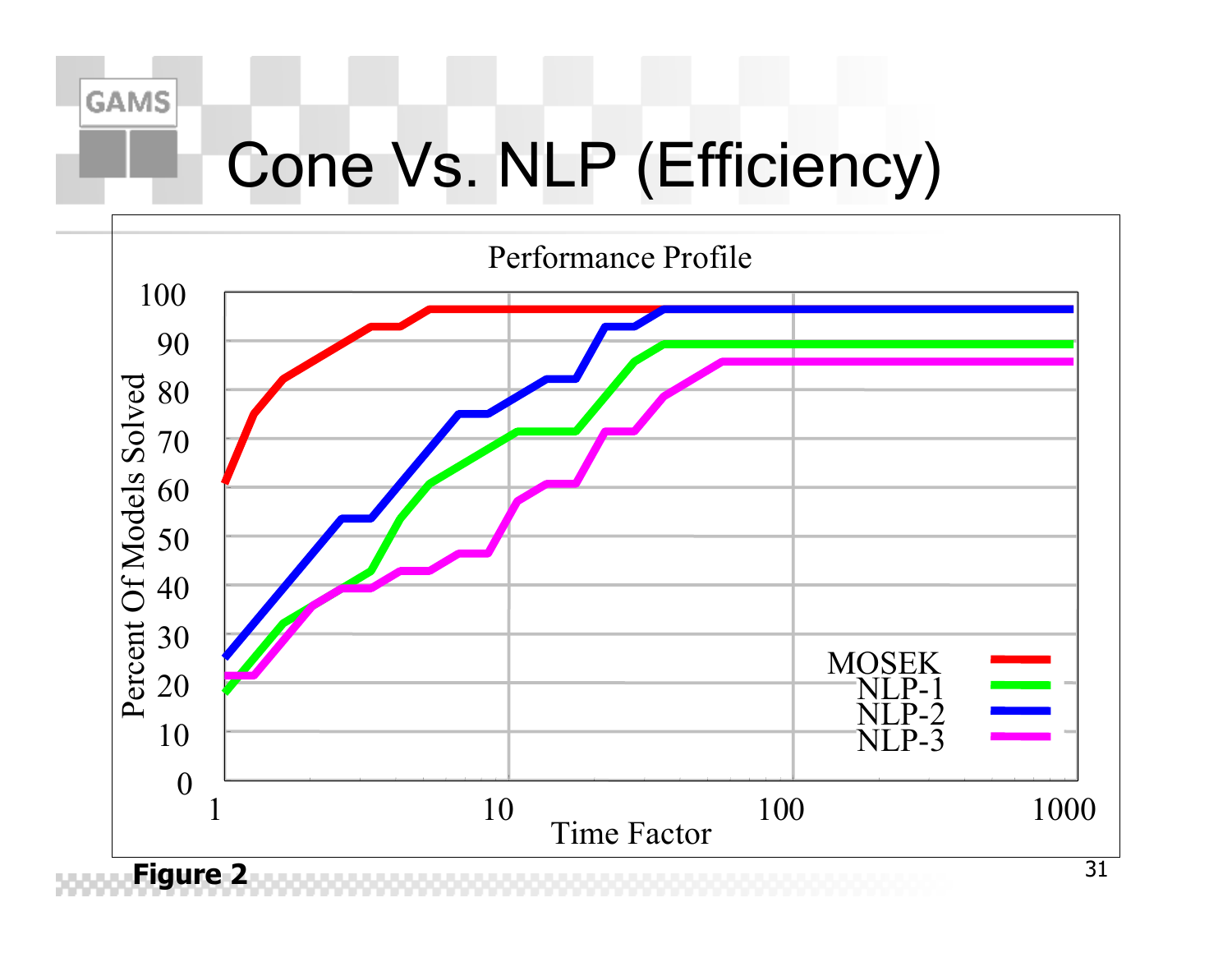

# Reproducibility of Results

- $\bullet$  Reproducibility of results is key to validity in scientific disciplines (but sometimes neglected)
	- Open data source (models, solvers, solver options)
	- Should be easily reproducible
- As part of the GAMS World, we provide downloadable scripts to reproduce results
- •Currently only for NLP/Cone models (Global World)
	- See w ww.gamsworld.org/global/reproduce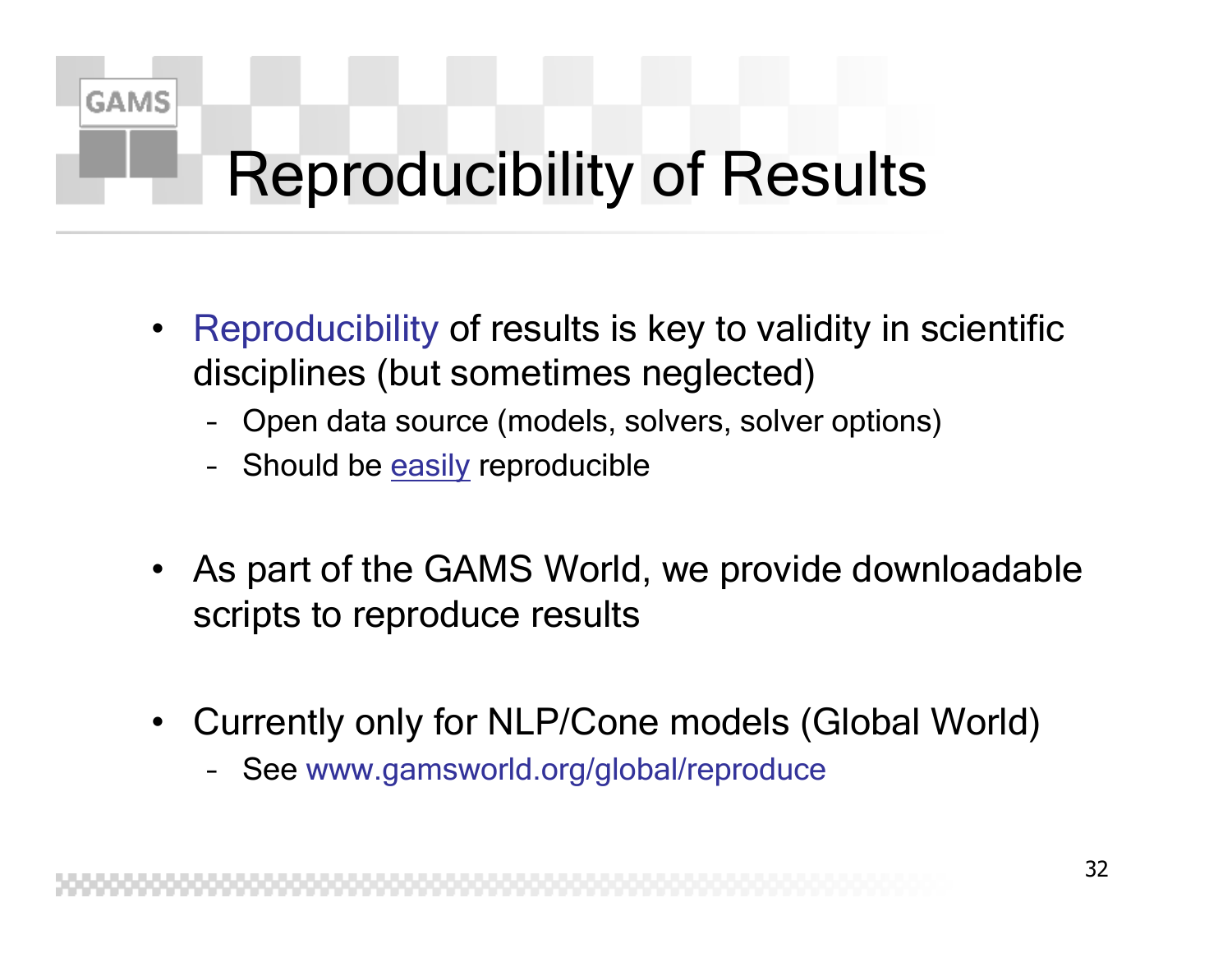### **Reproducibility of Results**

| GLOBAL World - Links - Microsoft Internet Explorer                                          |                                             |
|---------------------------------------------------------------------------------------------|---------------------------------------------|
| Edit View Favorites Tools Help<br>Eile                                                      |                                             |
| <b>C</b> Back • ○ · × ② △ ○ Search ☆ Favorites ◆ Media ④ <del>②</del> △ 图 · ※               |                                             |
| Address <b>&amp; http://www.gamsworld.org/global/reproduce/</b>                             | $\vee$ $\rightarrow$ Go Links $\rightarrow$ |
| [GLOBAL World Home   Board   Solvers   GLOBALLib   Links   GLOBAL-List   Search   Contact ] |                                             |

### **GLOBAL Reproducibility of Results**

Key to validity of scientific results is the reproducibility of numerical experiments. In this section we show how numerical results of papers can be reproduced, giving step-by-step instructions on reproducibility of results on local machines. We provide links to the models used, as well as scripts to run the actual experiments.

#### Papers and Presentations With Reproducible Numerical Results

- Pinter, J (2003), GAMS/LGO Nonlinear Solver Suite: Key Features, Usage, and Numerical Results. Submitted. o Instructions to reproduce the results
	- $\circ$  Results: Figure 1 (see the performance profile plot)
	- o Results: Figure 2 (see the performance profile plot)
- Pruessner, A, Bussieck, M., Dirkse, S., and Meeraus, A. (2003), Conic Programming in GAMS, INFORMS Annual Meeting, Atlanta, October 19-22, Session on "Optimization Software - The State of the Art".
	- o Instructions to reproduce the results
	- o Results: Figure 2 (see the performance profile plot)

**O** Internet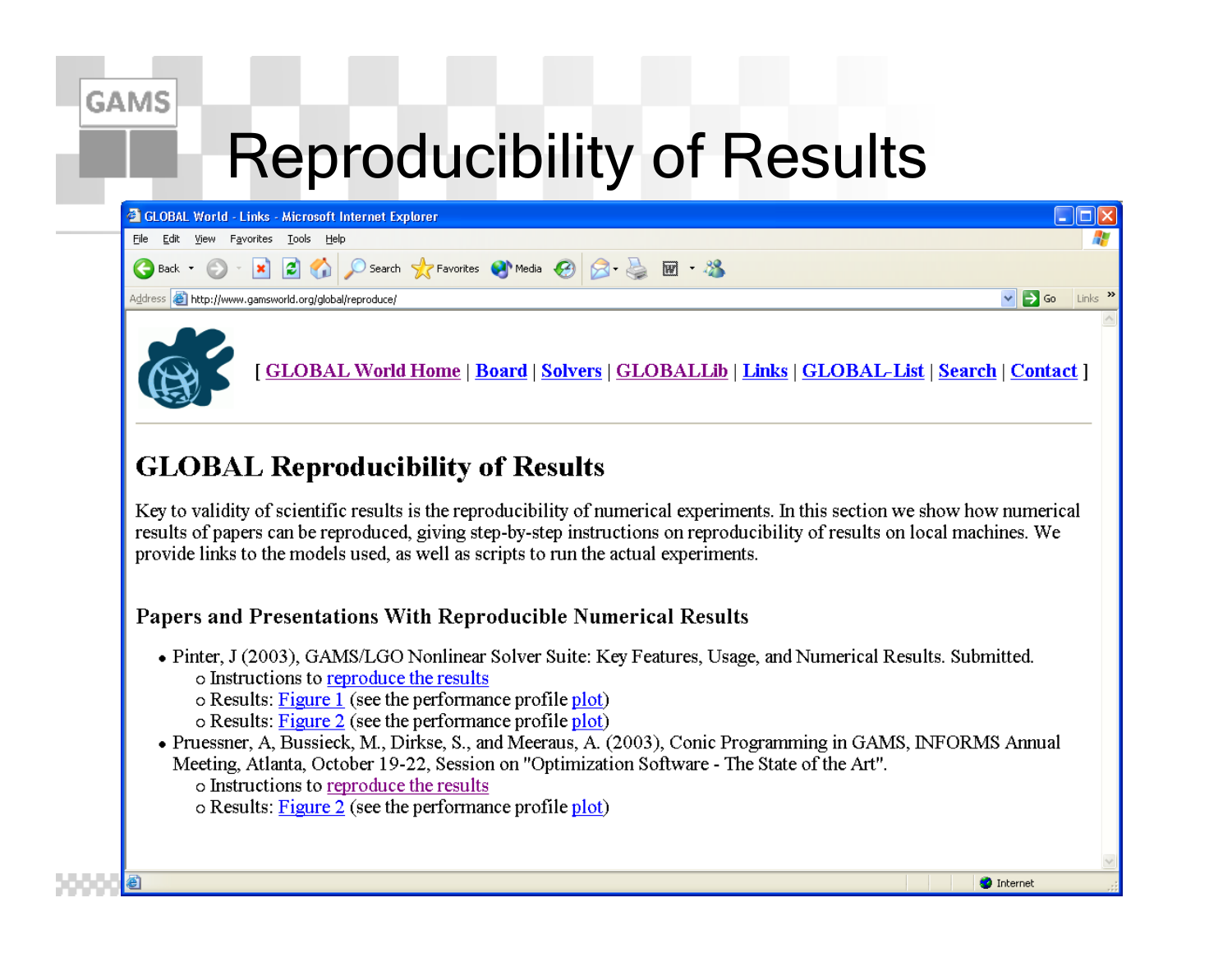### **Reproducibility of Results**



#### Version/Platform:

 $\bullet$  GAMS 21.2 (Linux)

#### Preliminaries

- Download the CONELib library of models: conelib.zip
- Download the GAMS script to run the experiments
	- $\circ$  conetest fig.gms
- Download the termination routines described in the section on Program Termination These tools are necessary to independently ensure that solvers are allocated a set resource solver time.
	- o The GAMS routine schulz.gms
	- o PSList (Download and place into your GAMS system directory)
	- o PSKill (Download and place into your GAMS system directory)

The tools PSKill and PSList are free from but proprietary from Sysinternals.

#### **Reproduce Results in Figure 1**

• Run the schulz gms termination routine. From the command line

>> gams schulz.gms --resseq=65:70:75

On Windows: Add the flag  $--$ watch=qms\*

- Run the GAMS script gotest fig1.gms. From the command line
	- >> gams conetest\_fig.gms

**O** Internet

34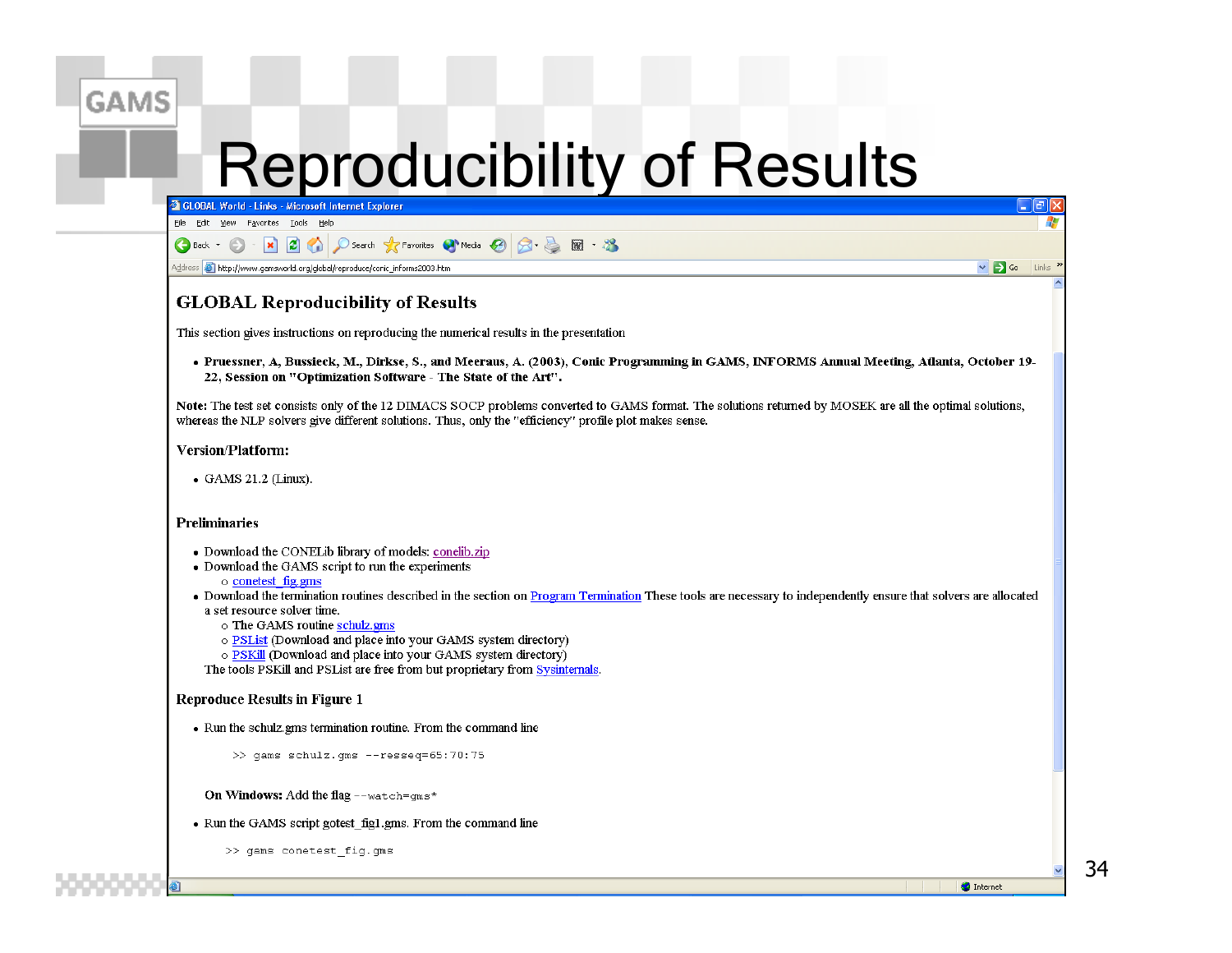

### Conclusions

- Addition of conic programming capability within GAMS
- MOSEK as state-of-the-art conic programming solver
- Although modeling still cumbersome, significant computational advantages using cones
- CONELib: growing collection of conic programming models
- Presentation will be available under **http://www.gams.com/presentations**